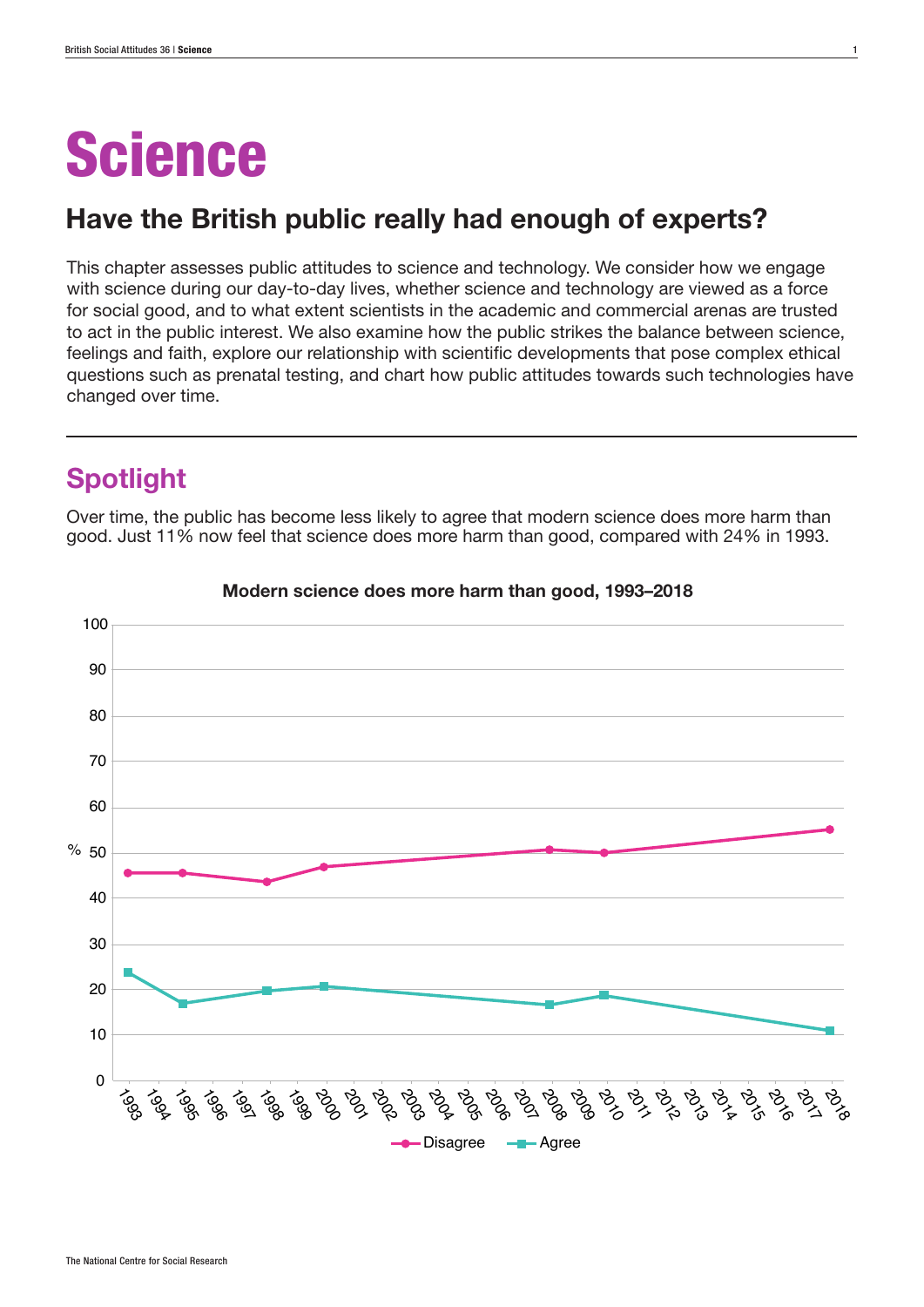# **Overview**

# Support for modern science is strong

#### Attitudes towards the impact of science on our lives are largely positive.

- More than three-quarters of the public (77%) agree that science and technology are making our lives healthier, easier and more comfortable.
- Over nine in ten (94%) of the public believe that medical research will improve our quality of life over the coming decades.
- However, while almost three-quarters (73%) believe that medical research benefits everyone equally, almost one fifth of the public (18%) view such research as mostly benefitting those who are better off.

# A majority trust scientists to work in the public interest

#### Trust in university scientists is higher than in their commercial counterparts.

- More than four-fifths (85%) of people trust university scientists to do their work with the intention of benefitting the public, while two-thirds (67%) trust commercial scientists to work with the intention of benefitting the public.
- However, a degree of scepticism remains about the level of funding transparency, particularly in the commercial sector; while one fifth (19%) trust university scientists "not much" or "not at all" to be transparent about their sources of funding, 35% have this limited level of trust in company scientists to be open about funding sources.

# Views remain mixed on ethically complex technologies

#### While public attitudes towards GM food production have shifted over time, attitudes towards other scientific developments have remained comparatively stable.

- Around a quarter (26%) agree that Britain should grow GM foods to compete with the rest of the world, with a similar proportion (25%) agreeing that the advantages of GM foods outweigh any dangers, an increase since 1999 when the level of support for these statements was around one in ten (10% and 11% respectively).
- 74% of the public believe that scientists should be able to use cells from human embryos for medical research, while 21% believe this should not be permitted, a small shift since 2008 when the equivalent figures were 69% and 28% respectively.
- Around two-thirds of the public agree that parents should be able to use prenatal genetic testing in the case of unborn children with serious mental or physical disabilities (67% and 66% respectively), representing little change in the overall level of support for such tests since 2003.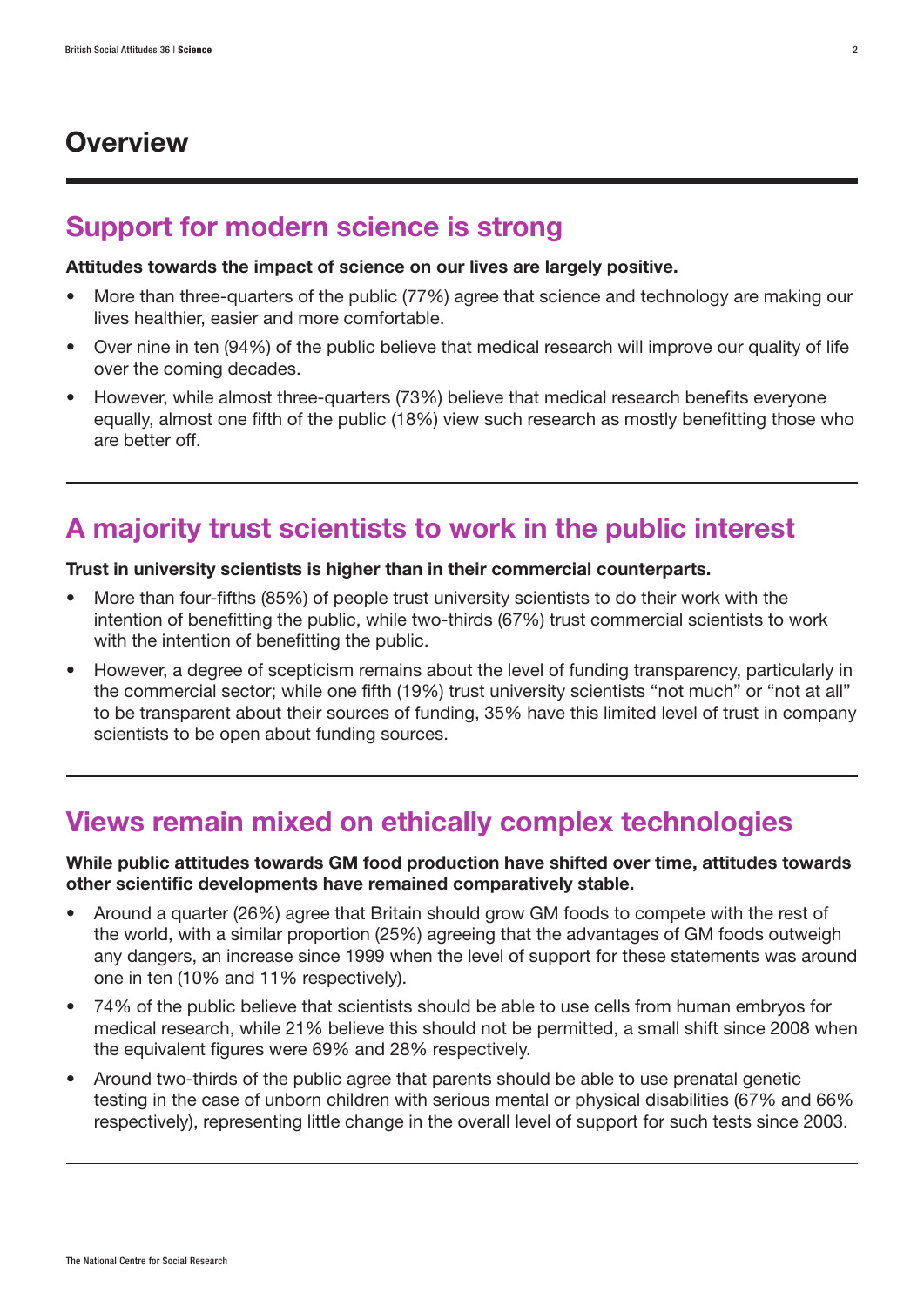#### Authors

#### Nancy Kelley

Deputy Chief Executive, The National Centre for Social Research

#### Ian Montagu Senior Researcher, The National Centre for Social Research

Professor Patrick Sturgis London School of Economics

Ethan Greenwood Project Manager, Wellcome

## Introduction

*'Our world is suffering from a bad case of "Trust Deficit Disorder". People are feeling troubled and insecure. Trust is at a breaking point. Trust in national institutions. Trust among states. Trust in the rules-based global order. Within countries, people are losing faith in political establishments, polarization is on the rise and populism is on the march.'*

Antonio Guterres, UN Secretary General, Speech to the General Assembly 25th September 2018

Public trust in science and technology is more essential than ever. Our day-to-day lives are increasingly interwoven with and dependent upon science and technological innovation. Most of us use complex technologies daily, relying on science and technology to bank and shop, to travel, to connect and communicate, to access services, and to learn. When we look to the future, solving the global challenges of climate change, population ageing, and technology-driven labour market transformation will all require close public engagement with science and technological innovation. Yet most citizens do not have the time, expertise, or inclination to forensically assess risks and hazards arising from the production and use of pervasive and rapidlychanging technologies. As a result, trust in advice and guidance from scientific experts is a crucial, if implicit, underpinning for citizen and societal decision making.

Academic and popular accounts of the 'crisis of trust' connect these changes to growing support for populist parties and movements, driven by public disengagement from 'politics as usual' and the social and economic impacts of globalisation (Nichols, 2017). Widespread concern about low and declining levels of trust in political actors and institutions and the corrosive effect this may have on systems of representative democracy dates back to the mid-1970s (Norris, 2011). More recently, high profile U-turns and political scandals, including 'cash for questions' in the 1990s, followed by the MPs' expenses scandal of the late 2000s, further damaged the British public's confidence in politicians and government more generally (Lee and Young, 2013). From 2008 onwards, the aftermath of the Great Recession brought these concerns to the fore with renewed vigour, provoking further fears of declining confidence in politics and institutions in countries around the world (Van Erkel and Van der Meer, 2015).

Within the scientific community, concerns about declining trust and antagonism toward the role of experts have been amplified by challenges from within science and technology. Recent years have witnessed the potentially corrosive effects on public trust of 'science hype' and over-selling (Nowotny, 2016), the reproducibility crisis in the social and life sciences, and high-profile cases of data fabrication and research misconduct. Increasingly, deference to institutional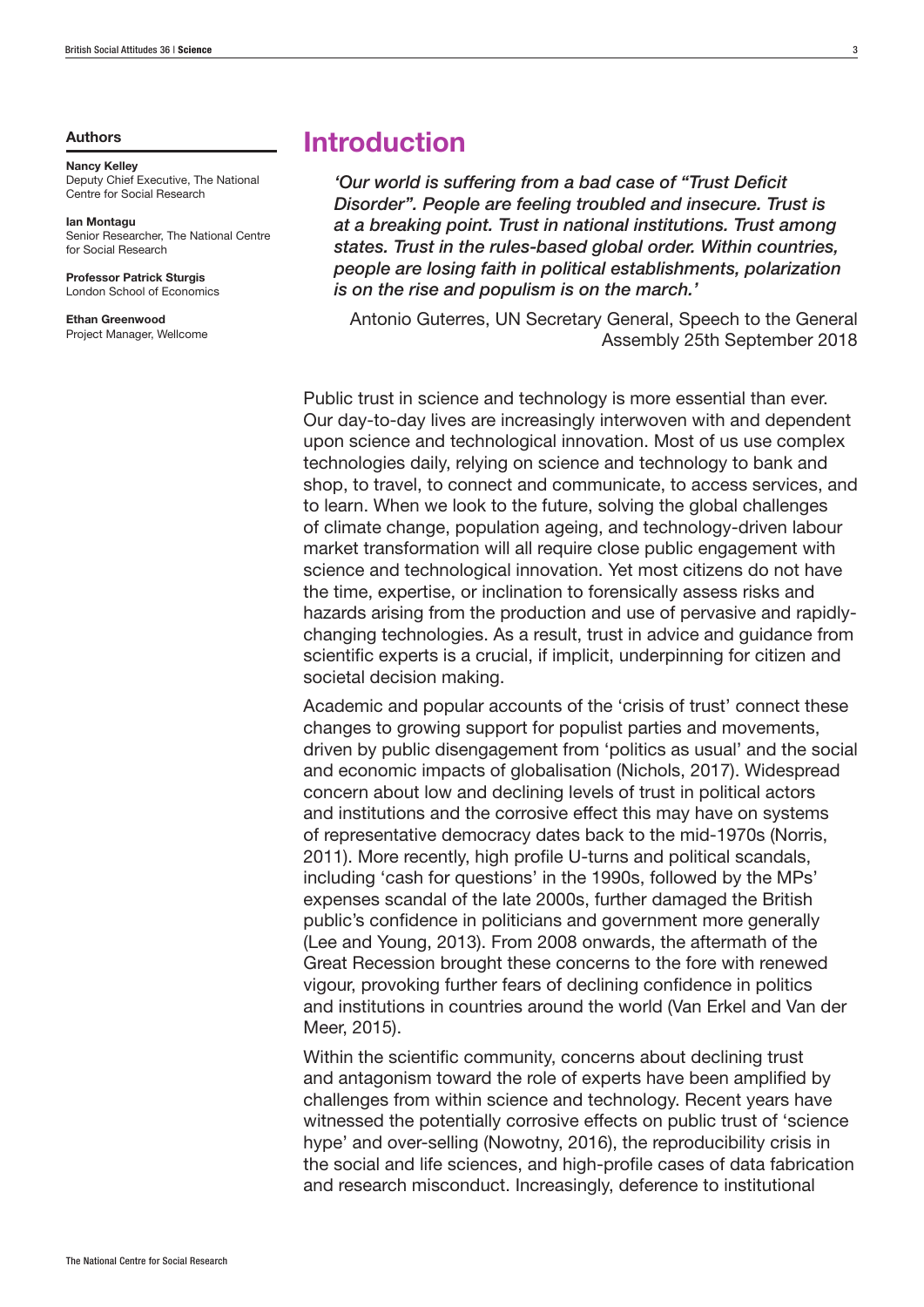authority is not automatically conferred by sceptical and critical citizens who question the equitable distribution of social goods and the objectivity and neutrality of elite expertise.

In June 2016, Michael Gove (then Justice Secretary) remarked "people in this country have had enough of experts". The prominent Leave campaigner was responding to the majority of forecasters predicting negative economic consequences of Brexit, but his comments were widely taken as a succinct expression of a new zeitgeist in which the general public has a growing and bitter distrust of authority figures, particularly those perceived to be wielding influence through technical expertise.

Given the significance of science and technology in modern life, this kind of rejection of scientific and technical expertise would have profound social consequences.

Despite widely-expressed concerns about declining public trust in science, there is little hard evidence to support the notion of a precipitate drop in trust from a notional heyday. In the United States, where the longest time-series is to be found, the evidence suggests that Americans have long expressed high levels of trust in science and scientists, with no support for any notable decline since the 1970s (Gauchat, 2014). Neither do we find evidence of low or declining trust in scientists in the UK, albeit over a shorter time period, with around six in ten adults expressing high levels of trust in university scientists between 2009 and 2015 (Wellcome Trust, 2015).

This high level of support is not uniform. Attitudes to science are associated with key demographic characteristics such as education and age, as well as gender and religious identity (Wellcome Trust, 2016). In the United States, while levels of trust of science and scientists in the general population have remained high, those on the right of politics in the US have tended to become less trusting over time (Gauchat, 2014). Similarly, while the public expresses high levels of trust in the abstract notion of 'science', they can be notably more sceptical about the societal benefits of specific areas of scientific research. This is particularly so for science which poses challenges to core values and beliefs and to religious faith, such as the genetic modification of plants and organisms and the use of stem cells for medical treatments (Wellcome Trust, 2009, 2012). Education is becoming an ever more important political cleavage in western democracies, with steep gradients emerging on a range of economic and social issues between graduates and non-graduates, as access to secure and well remunerated employment, housing, and health crystalize differences in world-views (Bovens and Wille, 2017).

So, have the British public really had enough of experts? To attempt to answer that question, this chapter explores public attitudes to, and understanding of, science. First, we ask whether science and technology are seen as a force for social good, whether scientists can be trusted to act in the public interest and with transparency, and whether the public feels we place too much emphasis on science,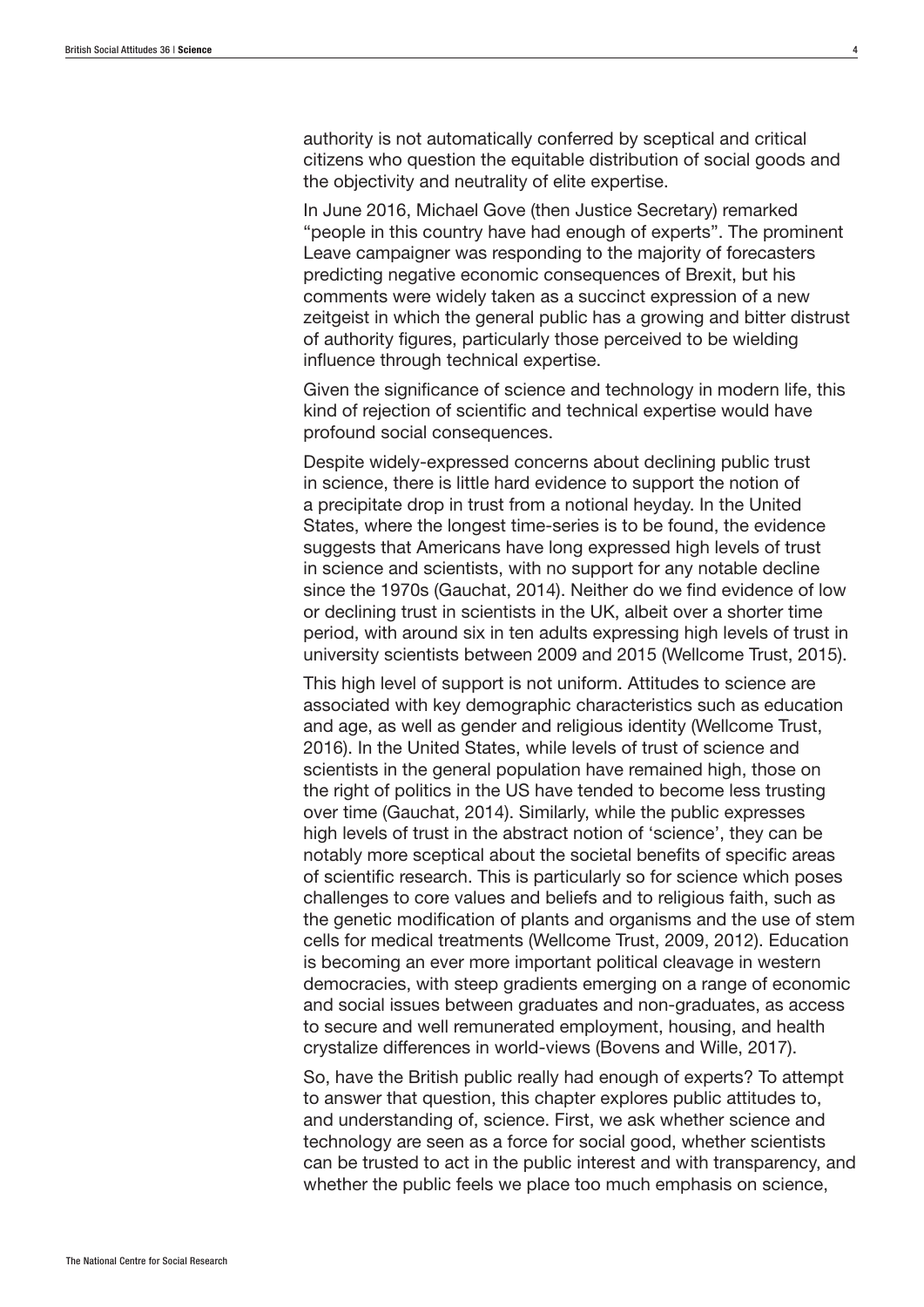compared to feelings or faith? Next, we consider public interest in science, asking how we engage with science in our day-to-day lives. In particular, we explore whether levels of scientific knowledge affect our attitudes to science and scientists? And then, finally, how do we feel about scientific developments that pose complex ethical questions – such as prenatal testing, stem-cell research and genetically modified (GM) foods? Are public attitudes to these controversial technologies changing? And how do views towards them differ between different social groups?

For each set of questions, we draw on BSA's time series data to consider how public attitudes to and trust in, science have changed over time. We also explore how attitudes differ between groups, focusing on a number of characteristics that are known to influence attitudes to science, including age, sex, education, and social class as well as political orientation and religious identity<sup>1</sup>. Throughout the chapter we present the findings for these background variables only where they are significantly related to the attitude in question.

# Attitudes to science

This section explores high-level attitudes to science: To what extent does the general public perceive science, technology and medical research to be a 'good thing' for society? Do people trust scientists to be acting in the public interest? And how do we feel about the weight given to science, compared to other factors such as feelings or faith?

## Social value of science and technology

Public trust in science rests on our assessment of whether science and technology are 'social goods', including the role they play in society, our belief in their current and future potential to make life better, and whether we believe the benefits of science are equally felt.

In order to understand how the public feels about the value of science, we ask people to what extent they agree or disagree with the following statement:

*Overall, modern science does more harm than good*

Just over half of the public (55%) reject the idea that science does more harm than good (36% "disagree", while 20% "disagree strongly"). Around one in ten (11%) agree with the statement (2% "agree strongly", while 9% "agree"). Interestingly, one quarter (25%) say that they "neither agree nor disagree" with the statement, with a further 9% not able to answer at all. This suggests that for a

Just over half of the public (55%) reject the idea that science does more harm than good

<sup>1</sup> Social class was measured using the National Statistics Socio-economic Classification (NS-SEC): "managerial and professional" are relatively self-explanatory; "intermediate" is comprised of self-employed, lower supervisory or employer in a small organisation; and "routine" is comprised of those with routine or semi-routine occupations.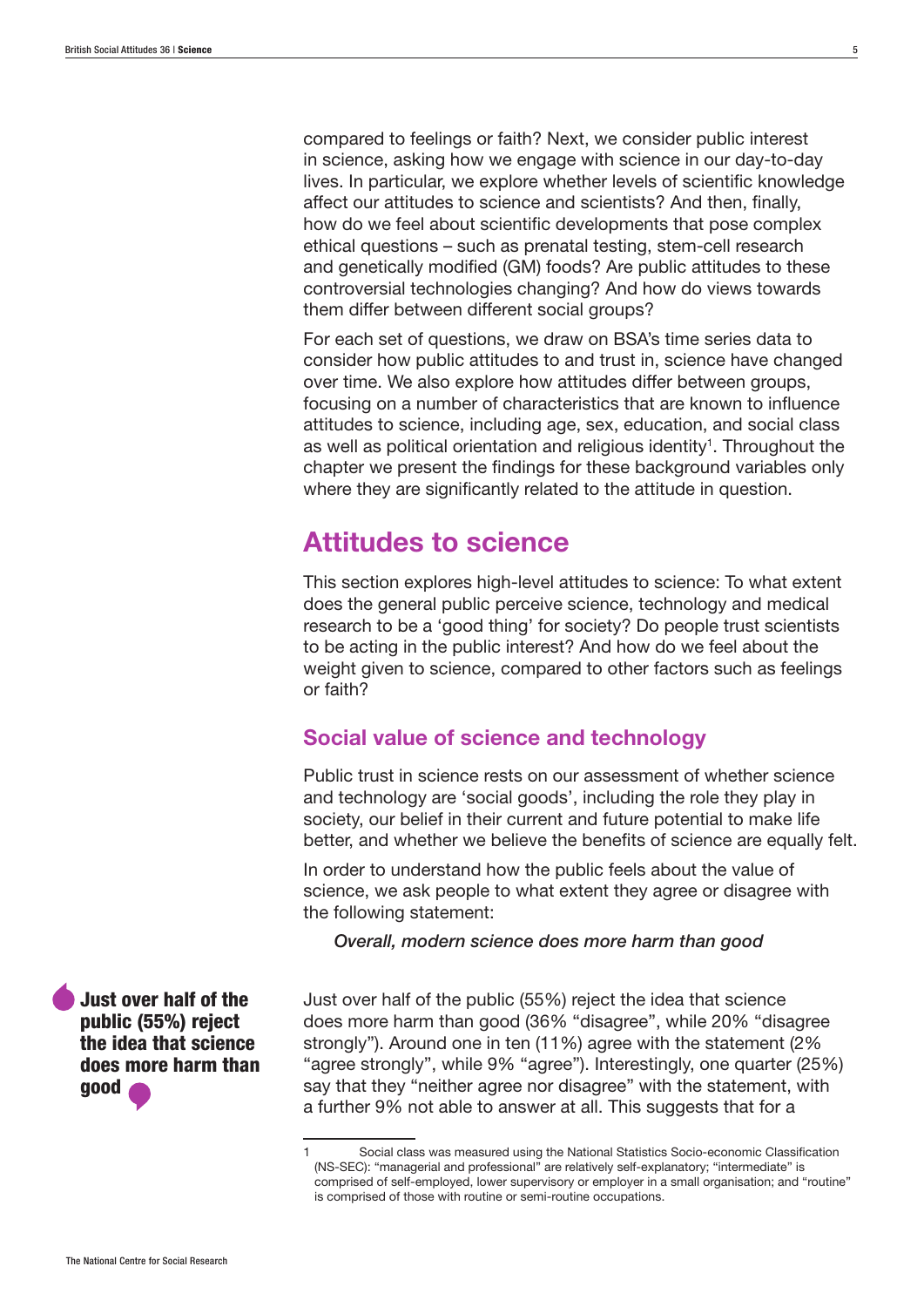significant minority – around a third of respondents – the benefits and drawbacks of science may be seen as finely balanced<sup>2</sup>.

Over time, the public has become less likely to agree that modern science does more harm than good, and more likely to disagree, with a sharper difference since 2000 (Figure 1).



Figure 1 Modern science does more harm than good, 1993–2018

*The data on which Figure 1 is based can be found in the appendix to this chapter*

There are no statistically significant differences according to sex, age, education or social class. Those on the right of the political spectrum are more likely to refute the statement that "overall, modern science does more harm than good" – only 6% of those on the right agree that "modern science does more harm than good", compared with 11% of those in the centre and 14% of those on the left.

The relationship between attitudes towards the benefits of modern science and religious adherence is complex: while those of no religion are much more likely to disagree strongly that modern science does more harm than good, those who identify as Anglican

<sup>2</sup> Evidence from the National Centre for Social Research panel experiments indicates that while some respondents use "neither" as a proxy for "don't know'" approximately 60% choose "neither" because "My answer would vary depending on the situation" and around 20% choose "neither" because "I don't know enough about the topic." See also, Sturgis, P. et al (2012).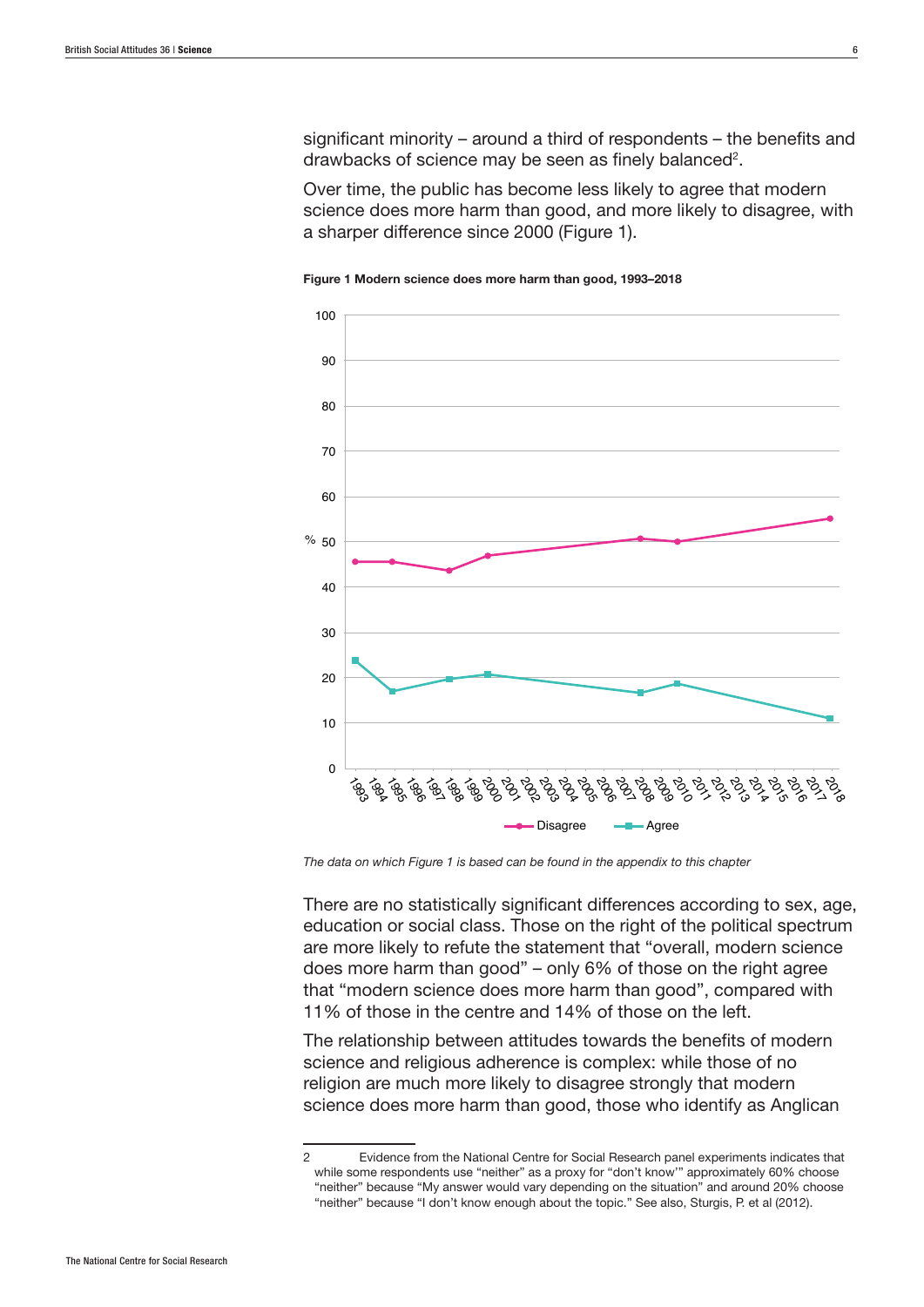and Roman Catholic also display relatively high levels of support for science (see Table 1).

| Table 1 Modern science does more harm than good, by religion |                                    |                          |                           |                   |                |                |  |  |  |
|--------------------------------------------------------------|------------------------------------|--------------------------|---------------------------|-------------------|----------------|----------------|--|--|--|
|                                                              | Church of<br>England /<br>Anglican | Roman<br><b>Catholic</b> | Other<br><b>Christian</b> | Non-<br>Christian | No<br>religion | All            |  |  |  |
|                                                              | %                                  | %                        | %                         | %                 | %              | %              |  |  |  |
| Agree strongly                                               | $\overline{2}$                     | 1                        | 1                         | 2                 | 3              | $\overline{2}$ |  |  |  |
| Agree                                                        | 6                                  | 9                        | 13                        | 15                | 6              | 9              |  |  |  |
| Neither agree<br>nor disagree                                | 27                                 | 29                       | 22                        | 32                | 24             | 25             |  |  |  |
| <b>Disagree</b>                                              | 46                                 | 36                       | 37                        | 29                | 34             | 36             |  |  |  |
| <b>Disagree</b><br>strongly                                  | 10                                 | 14                       | 16                        | 14                | 25             | 20             |  |  |  |
| Don't know /<br>Refusal                                      | 9                                  | 12                       | 10                        | 8                 | 8              | 9              |  |  |  |
| Unweighted<br>base                                           | 375                                | 177                      | 423                       | 140               | 1182           | 2300           |  |  |  |

We also ask questions aimed at understanding public attitudes towards the impact of science and technology on day-to-day life.

First, we ask whether people agree or disagree that:

*Science and technology are making our lives healthier, easier and more comfortable*

More than three-quarters (77%) agree that science and technology are making our lives healthier, easier and more comfortable, while just under a tenth (9%) disagree. This level of approval for science's contribution to day-to-day life has not changed significantly since the last time we asked this question in 1996, when just under threequarters (73%) of the public agreed.

Men (80%) are more likely than women (74%) to support the idea that science and technology have a positive impact on our lives. While those with higher educational qualifications and those in managerial and professional occupations are more likely to agree with this sentiment than their counterparts, across all groups agreement with the positive impact of science and technology on day-to-day life is very high.

We also ask respondents to consider the future impact of medical research by asking:

*Please say whether you think medical research will or will not lead to an improvement in the quality of life for people in Britain over the next 20 years?*

More than threequarters (77%) agree that science and technology are making our lives healthier, easier and more comfortable, while just under a tenth (9%) disagree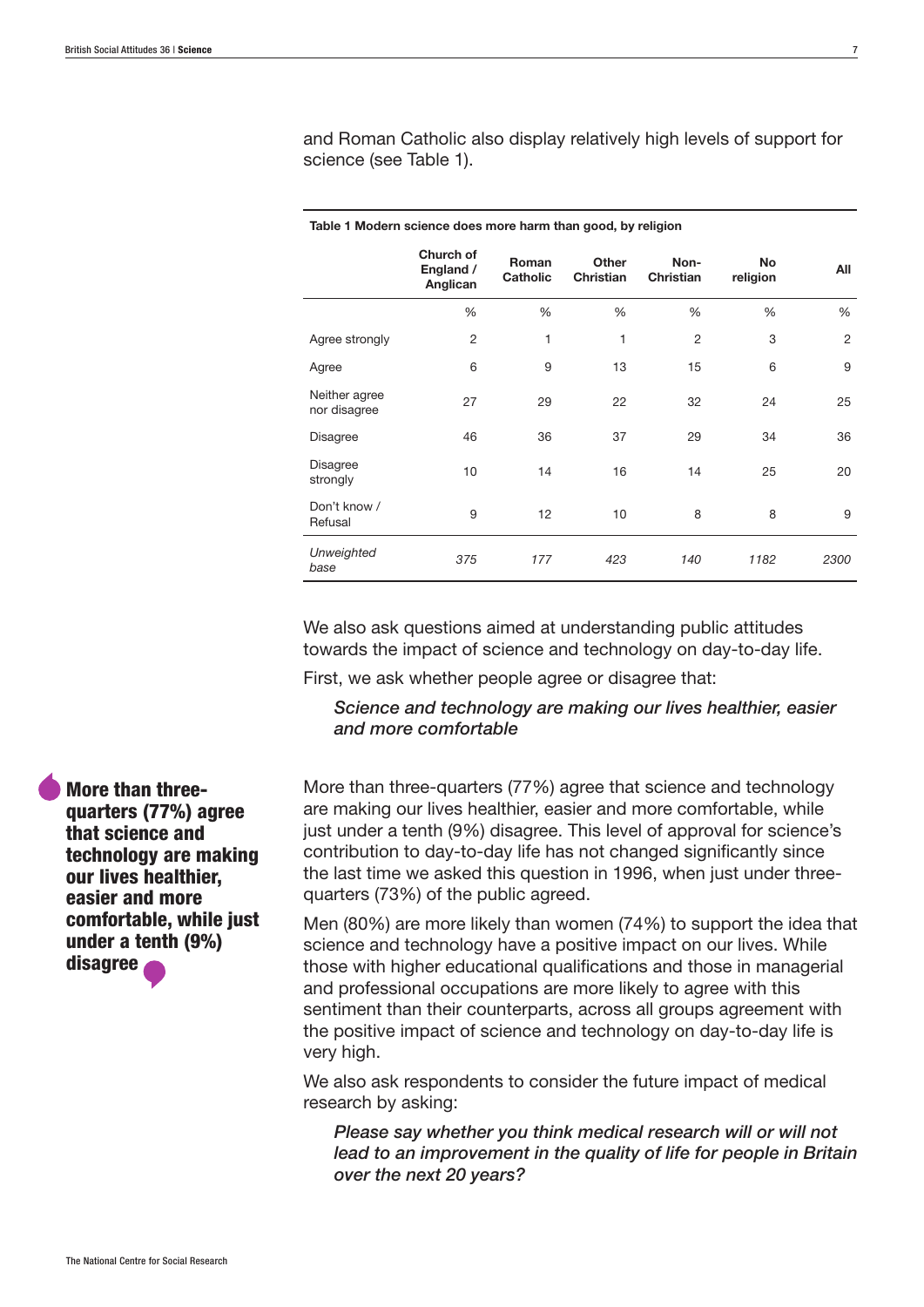Overwhelmingly, the public believe that medical research will improve our quality of life over the coming decades, with 94% agreeing with this proposition (51% believe that medical research "definitely will lead to an improvement" in our quality of life, while 42% feel that it "probably will"). There are relatively small but statistically significant differences associated with education and social class, with higher levels of education and social class both associated with more positive views. Those from faiths other than Christianity are slightly less likely to agree (88%).

It is clear that a large proportion of the public believe that science and technology are having a positive impact on our lives, and that medical research has the potential to improve our lives in the future. But do people believe that these benefits are felt equally, or do they perceive that these benefits accrue more to the already advantaged? We ask:

*Some people think that scientific research into people's health mainly benefits those who are better off. Others think that it mainly benefits those who are worse off. Using this card, please choose the number from the scale which best describes your views.*

*Scientific research into people's health mainly benefits…*

*1 (Those who are better off) 2 3 4 (Everyone more or less equally) 5 6 7 (Those who are worse off)*

Almost three-quarters (73%) see medical research as benefiting everyone equally

As shown in Table 2, almost three-quarters (73%) see medical research as benefiting everyone equally, with women (77%) more likely to think this than men (70%). However, almost a fifth of people (21% of men, 16% of women) believe that medical research mostly benefits those who are better off.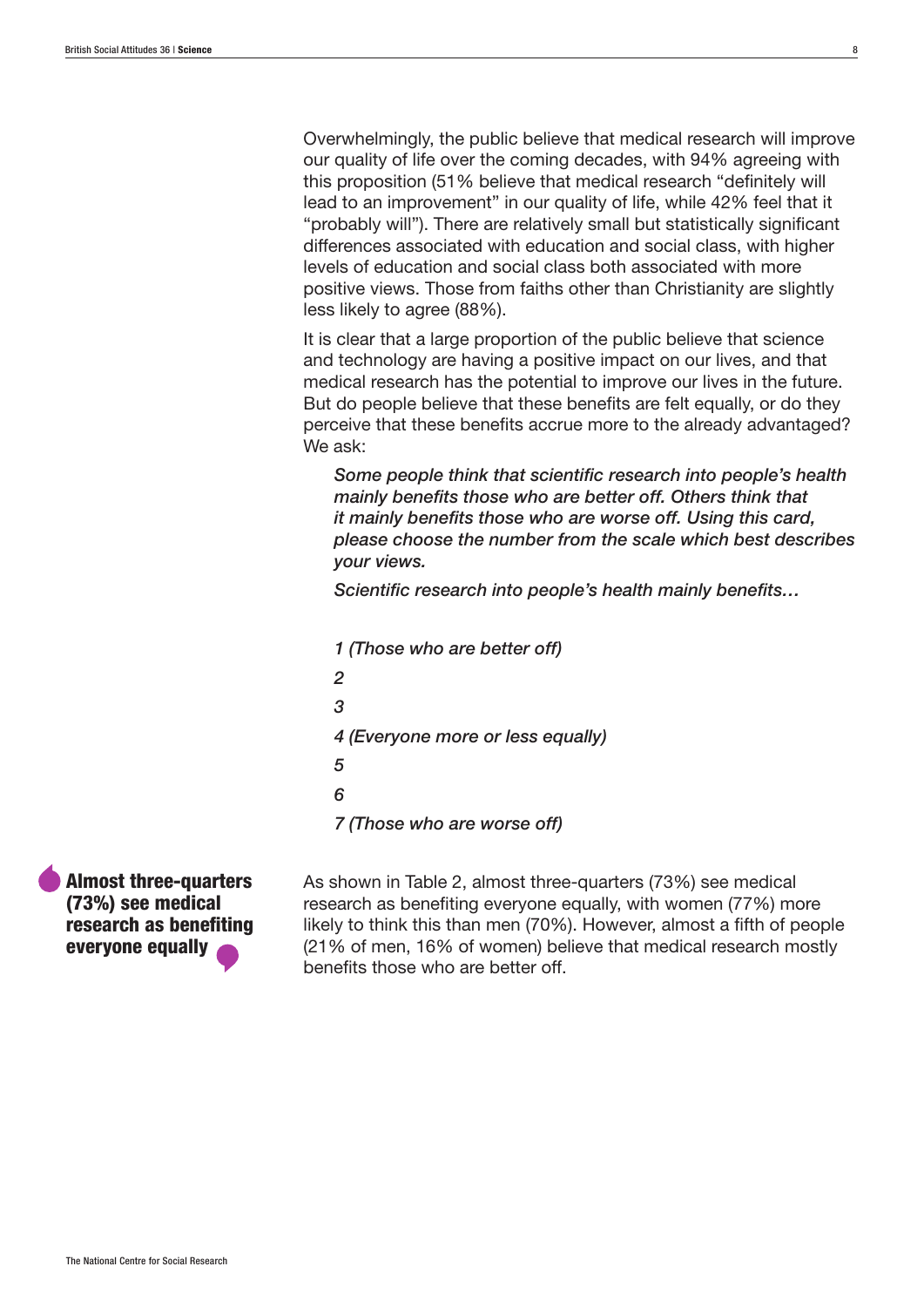|                                                             | Men  | Women | All  |
|-------------------------------------------------------------|------|-------|------|
| Scientific research into people's health mainly<br>benefits | $\%$ | $\%$  | %    |
| Those who are better off                                    | 21   | 16    | 18   |
| Everyone more or less equally                               | 70   | 77    | 73   |
| Those who are worse off                                     | 8    | 6     |      |
| Unweighted base                                             | 1289 | 1632  | 2921 |

Table 2 Views on who benefits from scientific research, by sex

Younger people are more likely to see medical research as mostly benefitting those who are better off, with over a quarter (27%) of 18- 24-year olds taking this view compared with just over a tenth (12%) of 60-64-year olds (Figure 2).





*The data on which Figure 2 is based can be found in the appendix to this chapter*

Similarly, people who identify as left-wing are more likely to feel medical research primarily benefits richer people than those who identify as right-wing, a finding that is likely to be underpinned at least in part by the distinctive views of younger people on this question, who themselves are more likely to fall on the left of the political spectrum.

It appears, then, that the British public view science and technology as being, on balance, socially beneficial. Across a range of measures, well over half the population feel clear about the value that science and technology bring to our lives. Views about the impact of medical research, in particular, are overwhelmingly positive. And these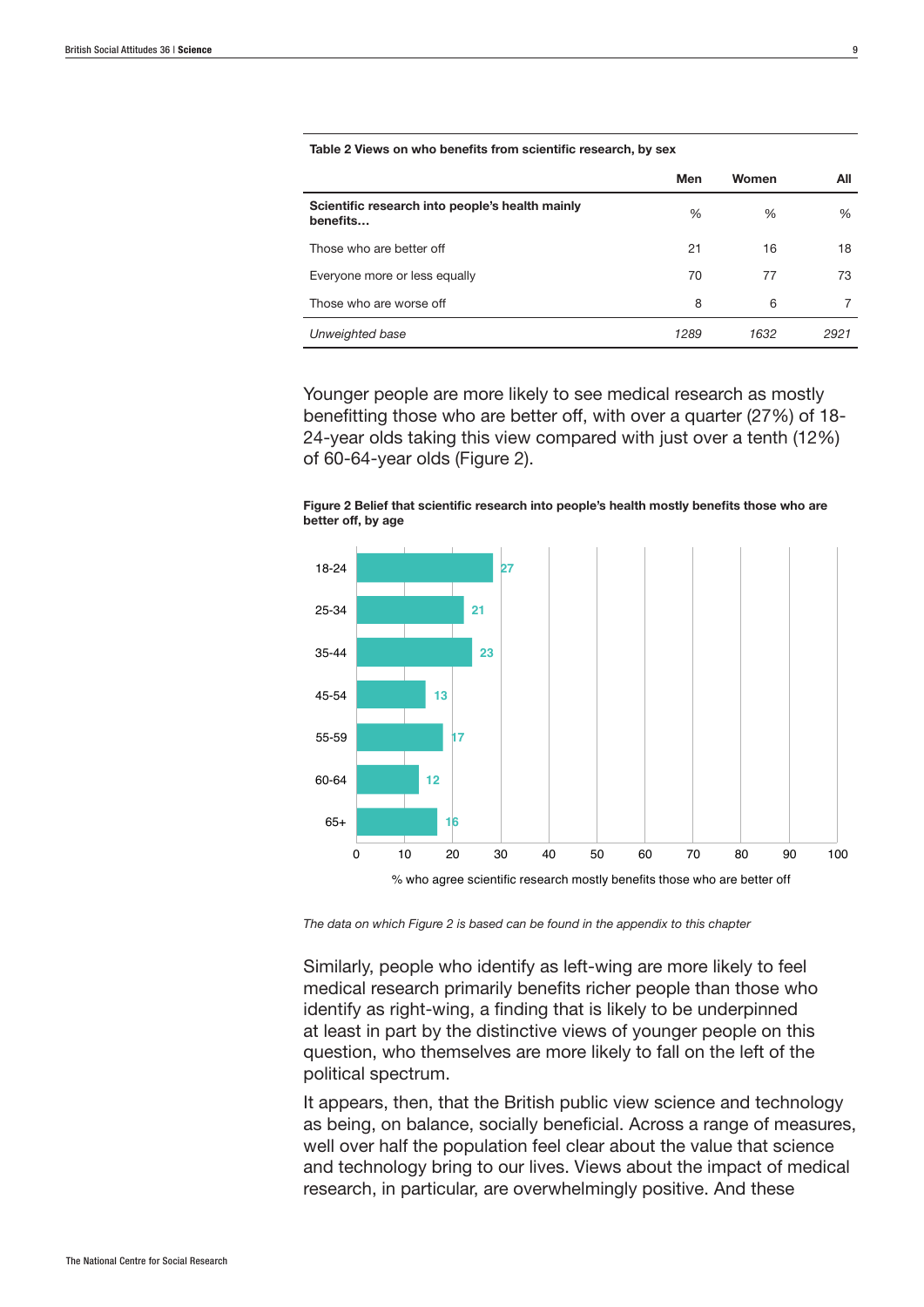attitudes are strengthening over time, with the BSA time series showing a notable increase in positive appraisals of the role and benefits of science in society over the past 25 years. While there are some differences of view between different social groups, these differences are not substantial and there is strong support for the idea that science benefits us all.

## Trust in scientists

Next, we turn to how confident people feel in scientific institutions and scientists to act in the public interest. To understand this we ask a series of questions about public benefit and transparency, addressing the potential for conflicts of interest to undermine trust. To explore the contrast between the academic and commercial sectors, two sets of questions ask:

*How much do you trust SCIENTISTS working in colleges or universities in Britain to do each of the following?* 

*….To do their work with the intention of benefiting the public*

*….To be open and honest about who is paying for their work.*

*Do you trust them to do this a lot, some, not much, or not at all? If you don't know, please just say so.*

*Now, thinking about companies - for example, those who make medicines or agricultural supplies - how much do you trust SCIENTISTS working for COMPANIES in Britain to do each of the following?*

This split question helps us to explore whether the corporate structure, with its primary responsibility to shareholders as opposed to the public, alters attitudes to scientists.

More than four-fifths (85%) of people trust university scientists to do their work with the intention of benefitting the public either "a lot" or "some", compared with one in ten (9%) who trust "not much" or "not at all" (Figure 3). The level of trust in scientists working in the commercial sector to be working in the public interest is, as might be expected, lower than for university scientists: 67% state that they have "a lot" or "some" trust and over a quarter (28%) report trusting commercial scientists "not much" or "not at all".

The level of trust in scientists working in the commercial sector to be working in the public interest is, as might be expected, lower than for university scientists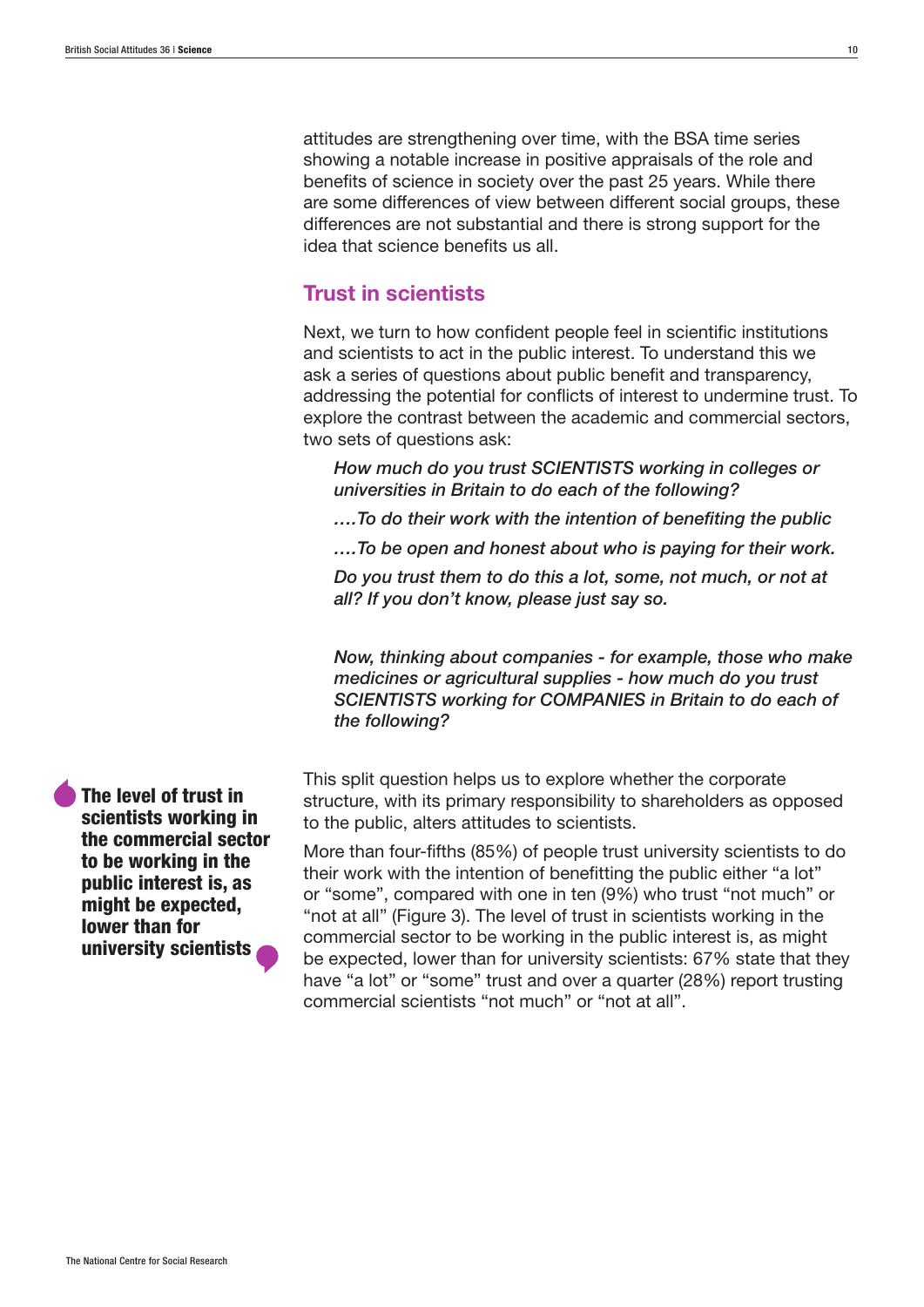

Figure 3 Trust in university / company scientists

*The data on which Figure 3 is based can be found in the appendix to this chapter*

As we saw with attitudes to science, attitudes towards trust in scientists are more positive among people with higher levels of education and those in managerial and professional occupations. As shown in Table 3, nine-tenths of people with a university education, and similar proportions of those with A-Level or O-level/GCSE qualifications, trust university scientists to work with the intention of benefiting the public, compared with less than three-quarters (73%) of people with no formal qualifications. Similarly, 90% of people in managerial occupations trust university scientists, compared with 80% of people in semi-routine and routine occupations.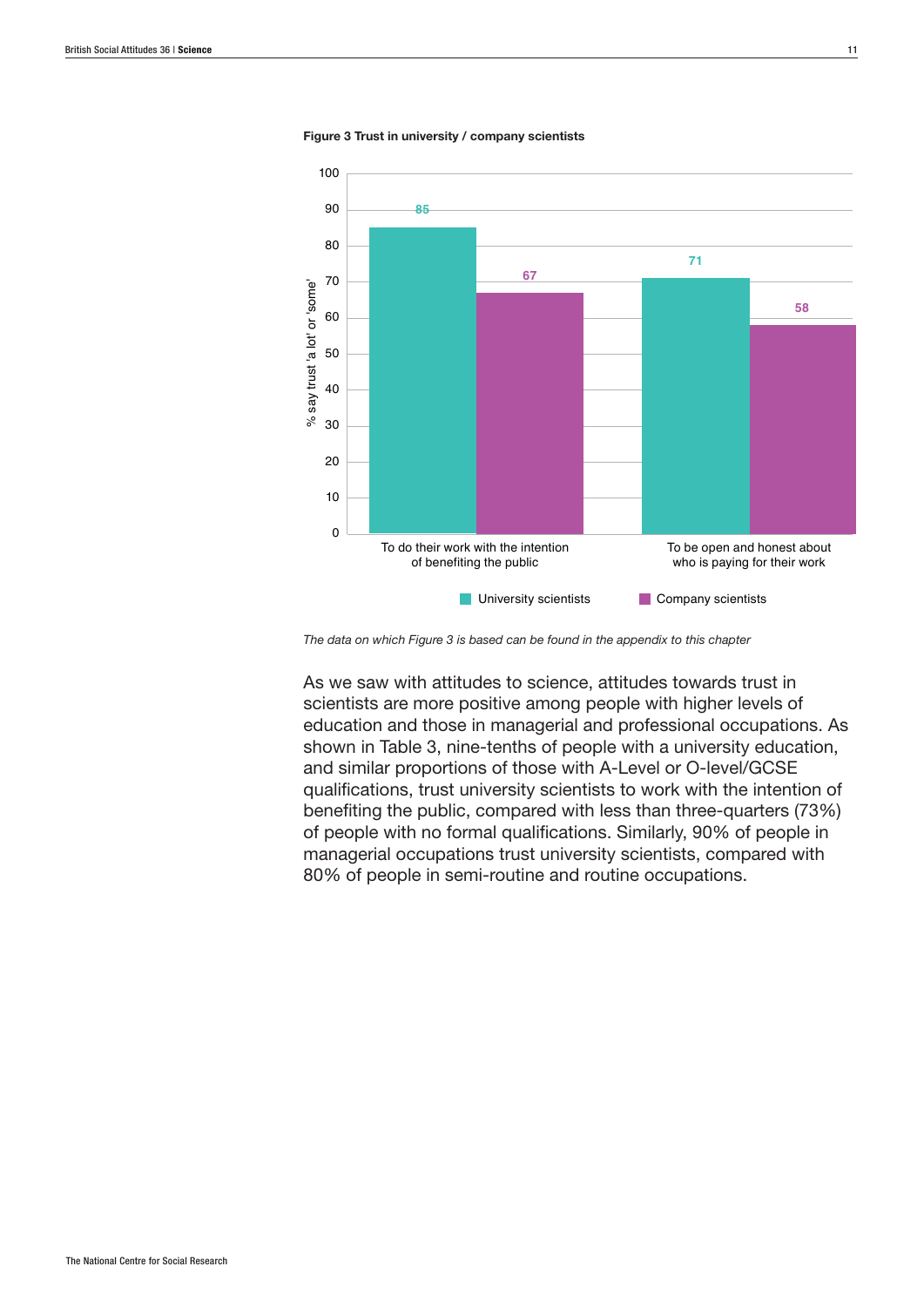| % trust "a lot" or "some"                      | <b>Scientists</b><br>working in<br>colleges /<br>universities | <b>Scientists</b><br>working for<br>companies | Unweighted<br>base |
|------------------------------------------------|---------------------------------------------------------------|-----------------------------------------------|--------------------|
| All                                            | 85                                                            | 67                                            | 2921               |
| <b>Highest educational qualification</b>       |                                                               |                                               |                    |
| Degree                                         | 90                                                            | 68                                            | 756                |
| Higher education below degree / A-level        | 88                                                            | 67                                            | 777                |
| GCSE, O level, CSE or equivalent               | 87                                                            | 69                                            | 733                |
| No qualification                               | 73                                                            | 65                                            | 604                |
| Socio-economic class                           |                                                               |                                               |                    |
| Managerial or professional                     | 90                                                            | 67                                            | 1227               |
| Intermediate occupations                       | 87                                                            | 70                                            | 387                |
| Employers in small org; own account<br>workers | 83                                                            | 66                                            | 268                |
| Lower supervisory & technical occupations      | 86                                                            | 72                                            | 205                |
| Semi-routine & routine occupations             | 80                                                            | 66                                            | 708                |
| Placement on left-right scale                  |                                                               |                                               |                    |
| Left                                           | 83                                                            | 59                                            | 701                |
| Centre                                         | 90                                                            | 72                                            | 869                |
| Right                                          | 88                                                            | 73                                            | 693                |
| Liberal - Authoritarian scale                  |                                                               |                                               |                    |
| Most liberal                                   | 91                                                            | 65                                            | 791                |
| <b>Neither</b>                                 | 86                                                            | 70                                            | 643                |
| Most authoritarian                             | 84                                                            | 71                                            | 834                |
| Religion                                       |                                                               |                                               |                    |
| Church of England/ Anglican                    | 89                                                            | 70                                            | 448                |
| Roman Catholic                                 | 87                                                            | 73                                            | 231                |
| Other-Christian                                | 82                                                            | 70                                            | 553                |
| Non-Christian                                  | 78                                                            | 69                                            | 208                |
| No religion                                    | 88                                                            | 64                                            | 1469               |

Table 3 Trust in scientists to do their work with the intention of benefiting the public, by socio-demographic characteristics and position on attitude scales

Unlike attitudes to university scientists, attitudes to scientists working in the commercial sector do not show a statistically significant association with higher educational and social class, but they are associated with where people fall on the left-right spectrum. Threefifths (59%) of people who identify as being on the left trust corporate scientists to work in the public interest, compared with just under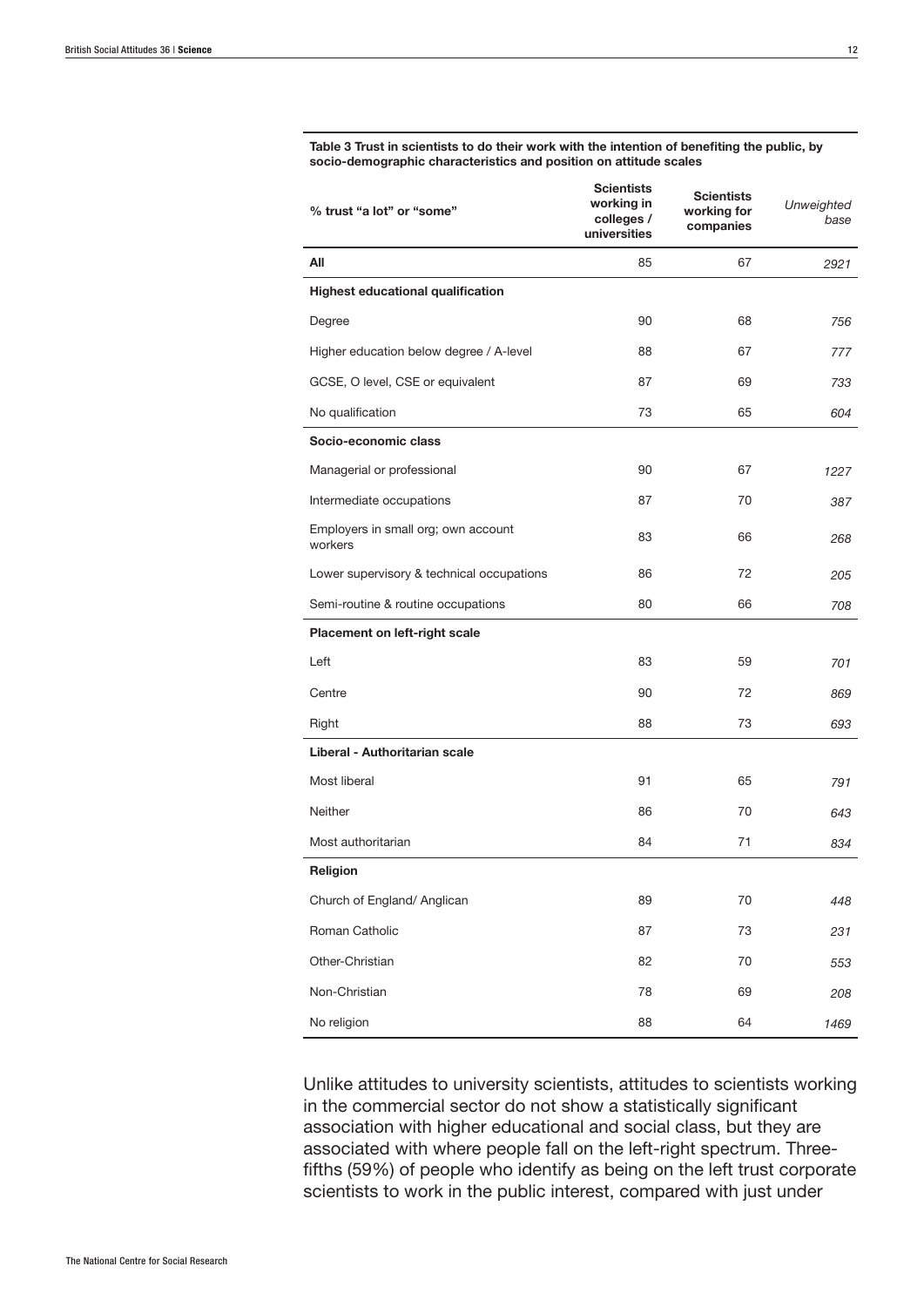three-quarters of people who identify as being on the centre (72%) or right (73%). This may reflect a more general scepticism among those on the left of politics about the social benefits of private enterprise (Leibrecht and Pitlik, 2018). This hypothesis is supported by the breakdown according to liberal-authoritarian attitudes: those with the most liberal views are most likely to trust university scientists to act in the public interest, but least likely to trust commercial scientists.

Respondents are more sceptical about funding transparency than public benefit: 71% trust university scientists to be open about funding sources, while one fifth (19%) do not; trust in the commercial sector is lower (58%, with 35% saying they trust company scientists "not much" or "not at all"). For attitudes to university scientists, being younger, more highly-educated and from higher socio-economic groups are all related to trust around funding sources (Table 4). For company scientists, statistically significant differences are only found relating to education (although this was not a linear gradient) and political affiliation (only 53% of those on the left trust company scientists to be open about funding, compared with 66% of those on the right).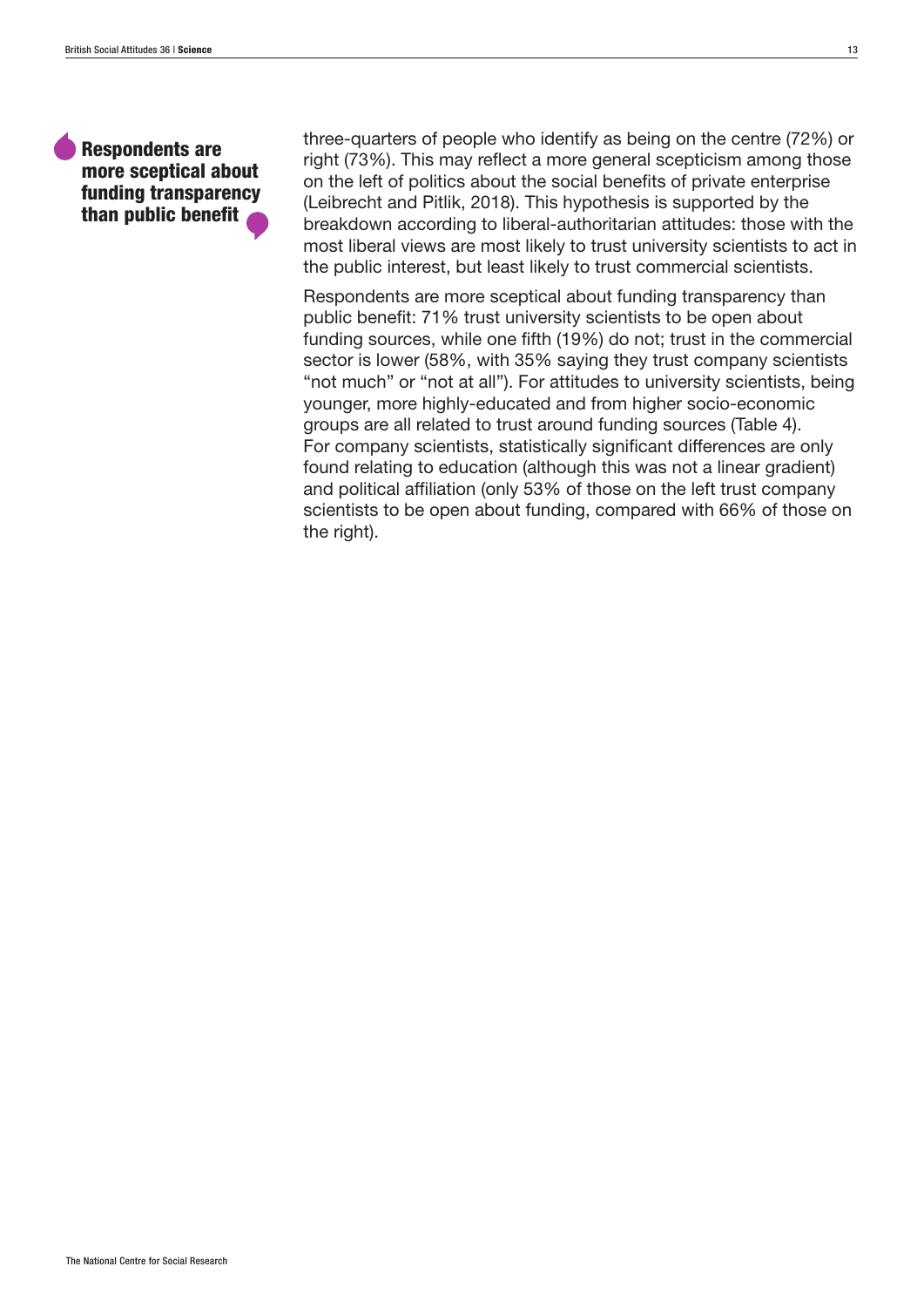| % trust to be open about funding - "a<br>lot" or "some" | <b>Scientists</b><br>working in<br>colleges /<br>universities | <b>Scientists</b><br>working for<br>companies | Unweighted<br>base |
|---------------------------------------------------------|---------------------------------------------------------------|-----------------------------------------------|--------------------|
| All                                                     | 71                                                            | 58                                            | 2921               |
| Age                                                     |                                                               |                                               |                    |
| 18-34                                                   | 75                                                            | 62                                            | 551                |
| $35 - 54$                                               | 70                                                            | 56                                            | 936                |
| $55+$                                                   | 68                                                            | 57                                            | 1430               |
| Highest educational qualification                       |                                                               |                                               |                    |
| Degree                                                  | 79                                                            | 62                                            | 756                |
| Higher education below degree / A-level                 | 70                                                            | 54                                            | 777                |
| GCSE, O level, CSE or equivalent                        | 69                                                            | 61                                            | 733                |
| No qualification                                        | 62                                                            | 56                                            | 604                |
| Socio-economic class                                    |                                                               |                                               |                    |
| Managerial or professional                              | 75                                                            | 59                                            | 1227               |
| Intermediate occupations                                | 74                                                            | 57                                            | 387                |
| Employers in small org; own account<br>workers          | 70                                                            | 56                                            | 268                |
| Lower supervisory & technical occupations               | 67                                                            | 60                                            | 205                |
| Semi-routine & routine occupations                      | 65                                                            | 58                                            | 708                |
| <b>Placement on left-right scale</b>                    |                                                               |                                               |                    |
| Left                                                    | 69                                                            | 53                                            | 701                |
| Centre                                                  | 74                                                            | 59                                            | 869                |
| Right                                                   | 72                                                            | 66                                            | 693                |
| Liberal - Authoritarian scale                           |                                                               |                                               |                    |
| Most liberal                                            | 75                                                            | 60                                            | 791                |
| <b>Neither</b>                                          | 72                                                            | 59                                            | 643                |
| Most authoritarian                                      | 69                                                            | 58                                            | 834                |

Table 4 Trust in scientists to be open about funding sources, by socio-demographic characteristics and position on attitude scales

Taken as a whole, there is little evidence here to support the proposition that people have 'had enough' of scientists. Trust in university scientists to act in the public benefit is very high, and although the level of trust is somewhat lower for scientists working in the private sector, it is still substantial. Where lower levels of trust are evident, this appears to be related to education and, to a certain extent, to political beliefs, with those on the left being more sceptical of public benefits and funding transparency in the commercial sector.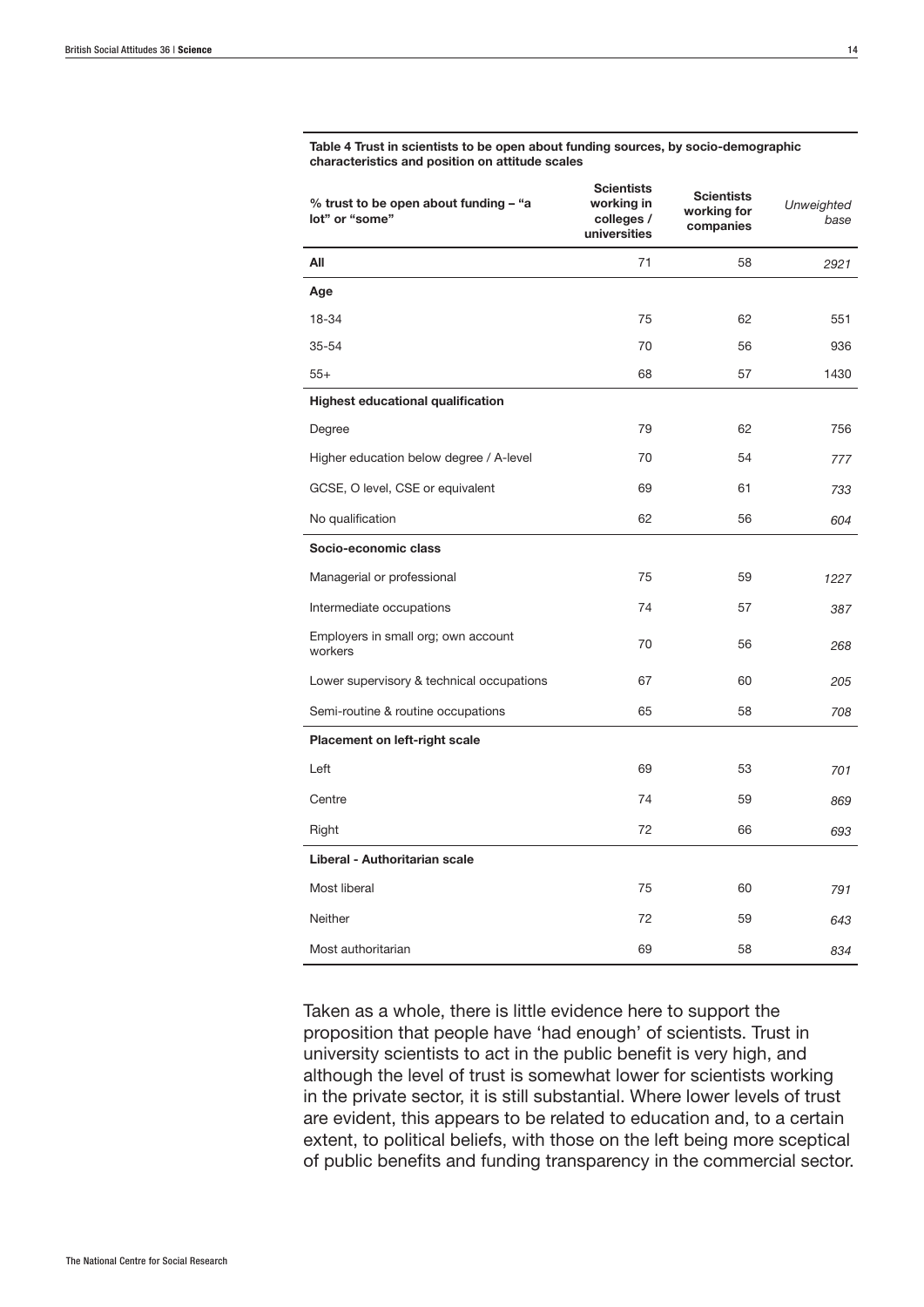## Science versus feelings and faith

Another essential dimension of public attitudes to science is the degree to which we strike the right balance between science and other factors that are relevant to societal decision making (Besley, 2013). This balance between science, faith, and feelings is relevant to our personal lives and choices, but also to public decision making and in particular the policy environment for investment in science and technological innovation. To understand how the British public feel about the role of science in informing individual and societal decision making compared to more obviously subjective modes of reasoning, we ask respondents whether they agree or disagree with the following statement:

#### *We believe too often in science and not enough in feelings and faith*

Overall, attitudes to this proposition are mixed: 27% agree that we believe too often in science (although only 3% "agree strongly"), 33% disagree (with 12% saying "disagree strongly") and 31% said they "neither agree nor disagree". An ambivalent view of the relative balance between science, feelings and faith does not necessarily imply a negative perspective on the value of science; rather, it may reflect the idea that other factors are important in personal and social decision making.

There has been a marked decrease since 2000 in the proportion who feel that we place too much emphasis on science over feelings and faith

While the public remains fairly evenly divided on this question, there has been a marked decrease since 2000 in the proportion who feel that we place too much emphasis on science over feelings and faith (Figure 4). This no doubt reflects at least in part the decline in religious faith that the UK and many other countries have witnessed over this period (see the Religion chapter) but may also represent a strengthening of confidence in science as a basis for social and individual decision-making.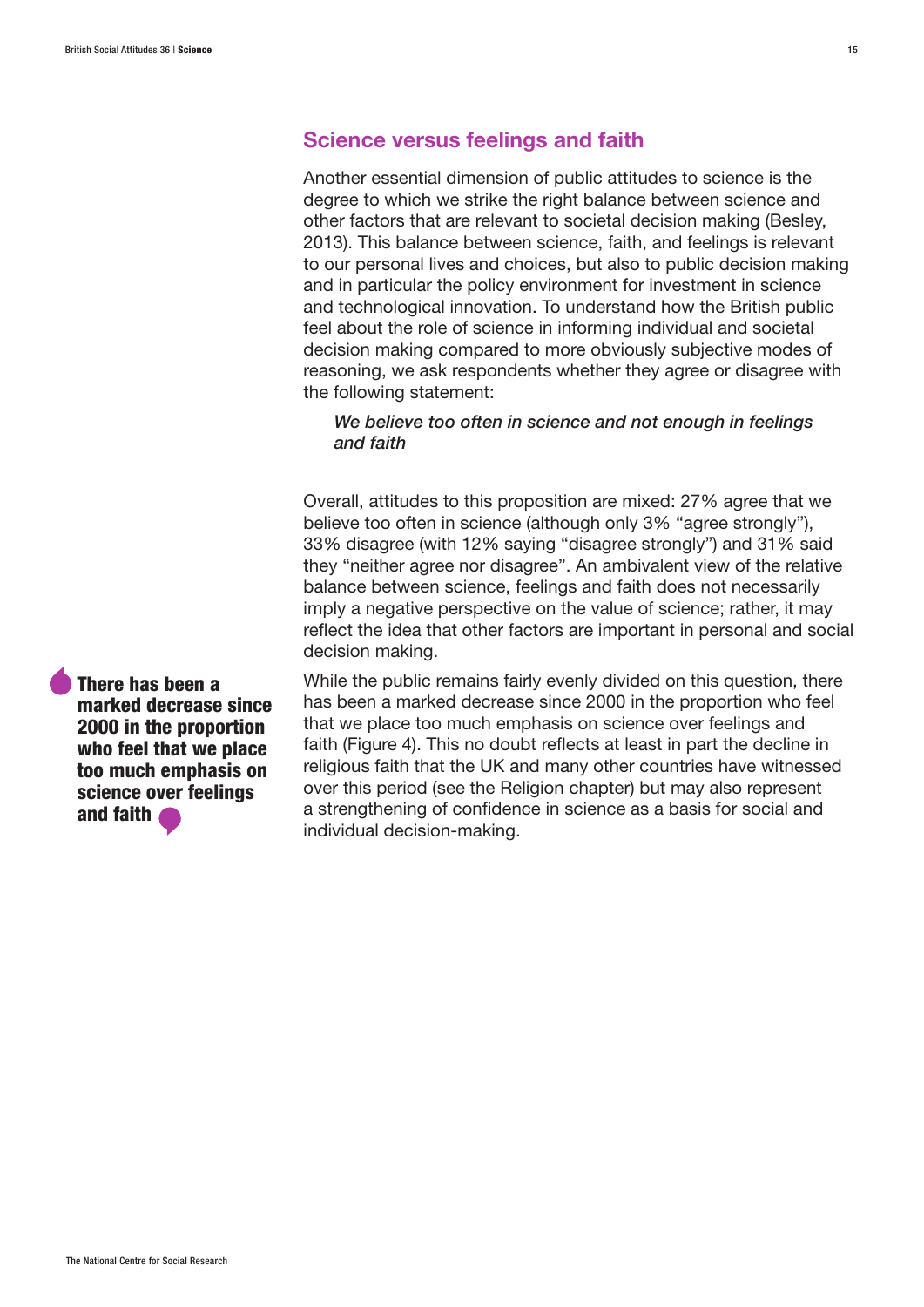

Figure 4 Agreement that 'We believe too often in science, not enough in feelings and faith', 1993-2018

*The data on which Figure 4 is based can be found in the appendix to this chapter*

As Table 5 shows, there are differences between social groups in response to this question. Men (39%) are more likely to disagree with the statement than women (28%). However, although slightly more women than men agree (29% compared with 25%), women are also more likely to not express an opinion as to whether we believe too often in science and not enough in feelings and faith.

Half of graduates (51%) disagree with the statement, compared with 34% of those whose highest qualification is at A-Level or equivalent, 25% of those with GCSEs or equivalent as their highest qualification. and 18% for those with no qualifications. However, those with lower levels of education are more likely to not be able to give a view, either by saying "neither agree nor disagree" (around a third for all groups under degree level) or "don't know" (as high as 18% for those with no qualifications, 11% for those with GCSEs or equivalent as their highest qualification). The same pattern occurs by socio-economic class.

Unsurprisingly, attitudes to the relative importance of science, feelings and faith are related to religious identification. Among people with no religion, support for the statement is just 15%, while almost half (44%) of this group disagree that we believe too often in science and not enough in feelings and faith. Roman Catholics and those who belong to the Church of England have very similar perspectives, with one third (33%-34%) agreeing and around a fifth (20%-21%) disagreeing. While the groups are heterogenous and the

Attitudes to the relative importance of science, feelings and faith are related to religious identification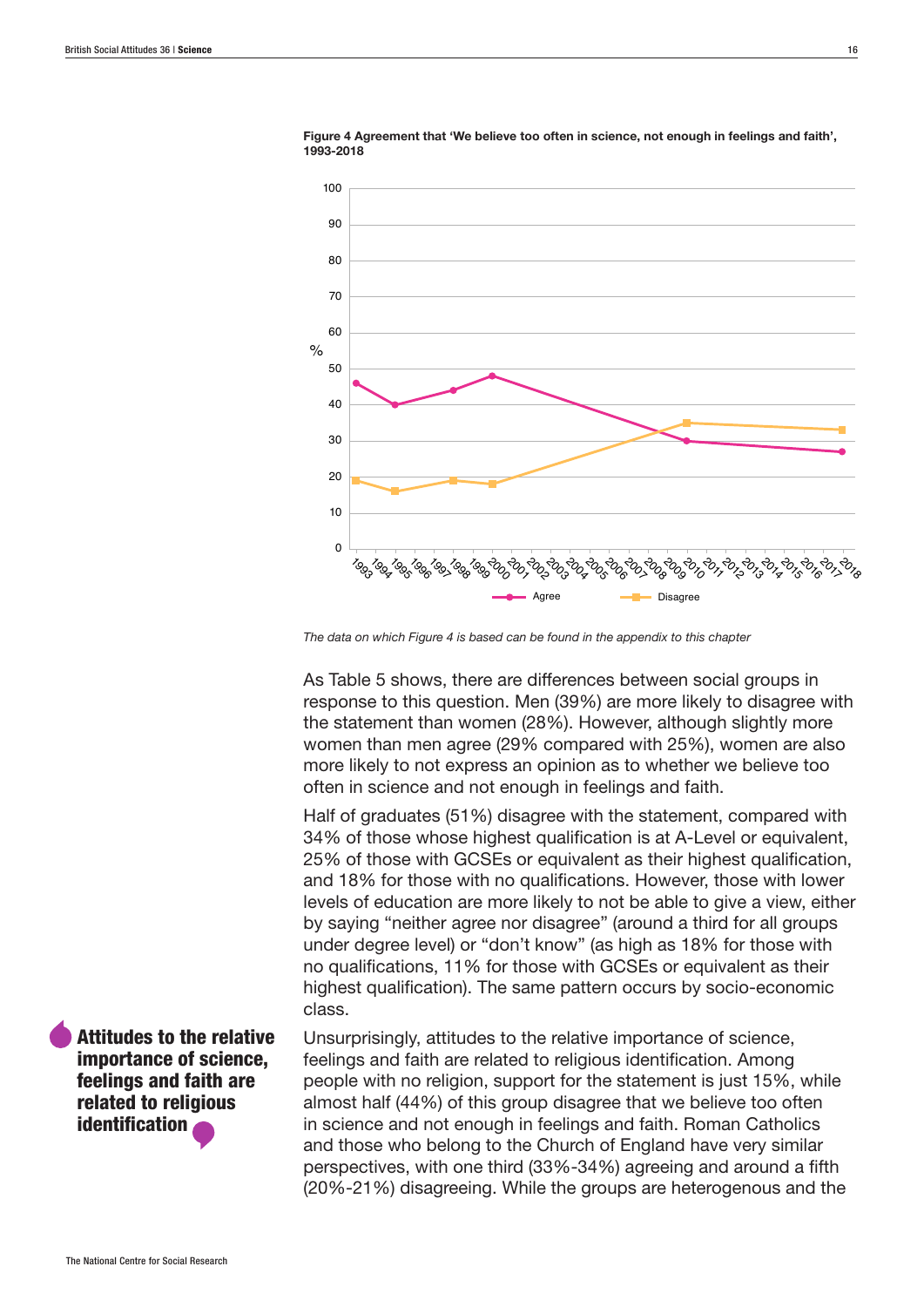base sizes low, it is interesting to note that the views of people in the 'other Christian' and 'non-Christian' groups are distinctive, and more likely to be in support of the idea that we should focus more on feelings and faith (41% and 46% respectively). Analysis by religious attendance adds further support to these findings; while half (49%) of those who attend a service connected with their religion at least once per month either "strongly agree" or "agree" that "we believe too often in science, not enough in feelings and faith". This proportion falls to just over one third (35%) among those who attend religious services less often than once per month but at least once a year, and to just over one fifth (22%) among those who attend less often than once a year.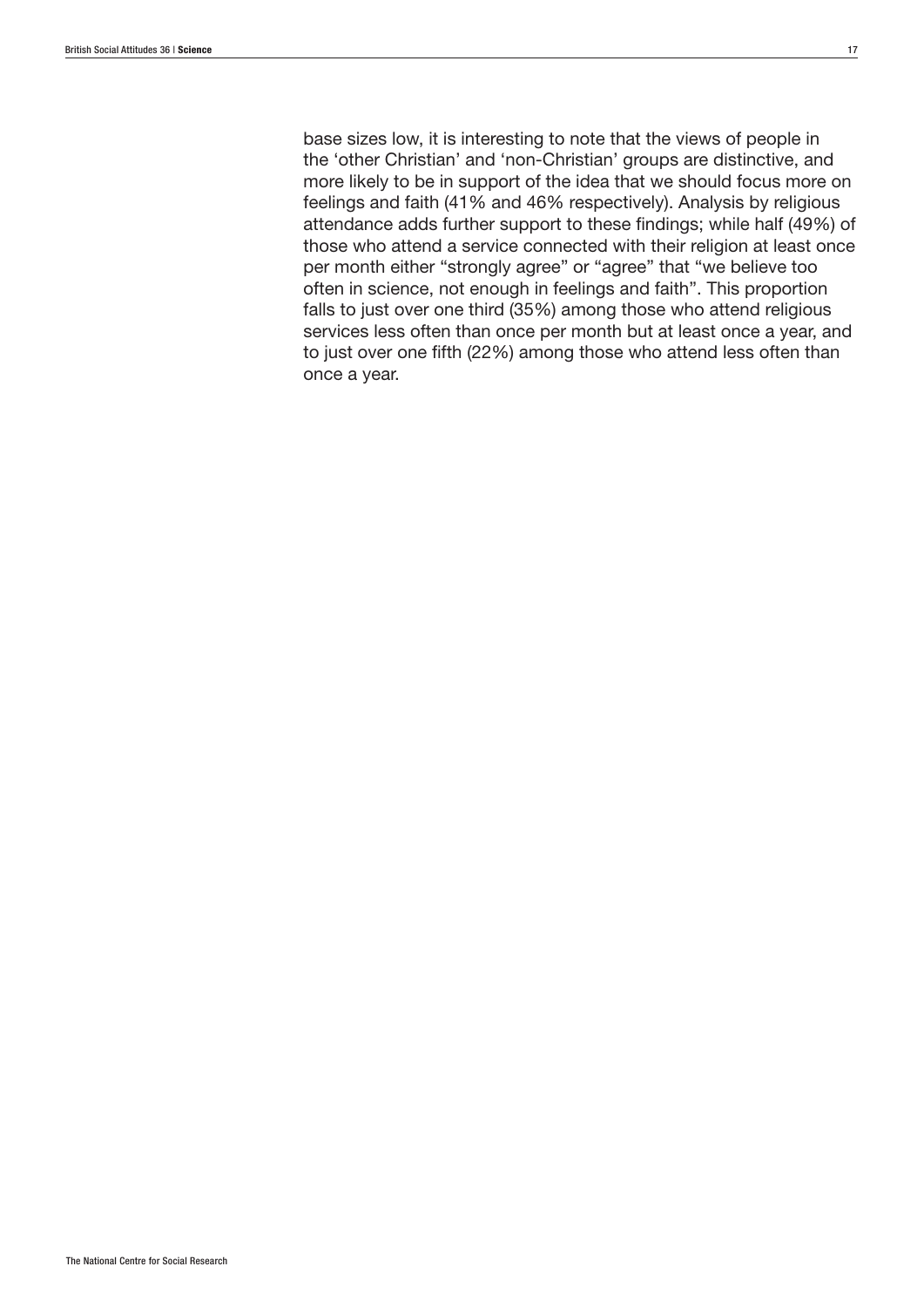|                                                |      | Agree | <b>Neither</b><br>agree nor<br>disagree | <b>Disagree</b> | Don't<br>know/<br>Refused | Unweighted<br>base |
|------------------------------------------------|------|-------|-----------------------------------------|-----------------|---------------------------|--------------------|
| All                                            | $\%$ | 27    | 31                                      | 33              | 9                         | 2300               |
| Sex                                            |      |       |                                         |                 |                           |                    |
| Male                                           | %    | 25    | 29                                      | 39              | 8                         | 992                |
| Female                                         | %    | 29    | 34                                      | 28              | 10                        | 1308               |
| <b>Highest educational</b><br>qualification    |      |       |                                         |                 |                           |                    |
| Degree                                         | %    | 21    | 24                                      | 51              | 4                         | 630                |
| Higher education below<br>degree / A-level     | %    | 24    | 36                                      | 34              | 5                         | 637                |
| GCSE, O level, CSE or<br>equivalent            | %    | 31    | 34                                      | 25              | 11                        | 568                |
| No qualification                               | %    | 33    | 30                                      | 18              | 18                        | 434                |
| Socio-economic class                           |      |       |                                         |                 |                           |                    |
| Managerial or professional                     | %    | 21    | 29                                      | 44              | 6                         | 997                |
| Intermediate occupations                       | %    | 26    | 36                                      | 31              | 7                         | 324                |
| Employers in small org; own<br>account workers | %    | 30    | 30                                      | 27              | 13                        | 209                |
| Lower supervisory &<br>technical occupations   | %    | 28    | 36                                      | 27              | 9                         | 159                |
| Semi-routine & routine<br>occupations          | %    | 32    | 33                                      | 21              | 13                        | 532                |
| <b>Placement on left-right</b><br>scale        |      |       |                                         |                 |                           |                    |
| Left                                           | %    | 33    | 28                                      | 32              | 7                         | 701                |
| Centre                                         | %    | 27    | 33                                      | 33              | 8                         | 869                |
| Right                                          | $\%$ | 20    | 34                                      | 37              | 10                        | 693                |
| Liberal - Authoritarian<br>scale               |      |       |                                         |                 |                           |                    |
| Most liberal                                   | %    | 16    | 28                                      | 48              | 7                         | 791                |
| Neither                                        | %    | 28    | 36                                      | 28              | 8                         | 643                |
| Most authoritarian                             | $\%$ | 36    | 32                                      | 23              | 9                         | 834                |
| <b>Religious affiliation</b>                   |      |       |                                         |                 |                           |                    |
| Church of England                              | $\%$ | 34    | 36                                      | 21              | 10                        | 375                |
| Roman Catholic                                 | %    | 33    | 38                                      | 20              | 9                         | 177                |
| Other Christian                                | %    | 41    | 26                                      | 24              | 9                         | 423                |
| Non-Christian                                  | $\%$ | 46    | 29                                      | 17              | 8                         | 140                |
| No religion                                    | $\%$ | 15    | 32                                      | 44              | 9                         | 1182               |

Table 5 Agreement with statement "We believe too often in science, not enough in feelings and faith", by socio-demographic characteristics and position on attitude scales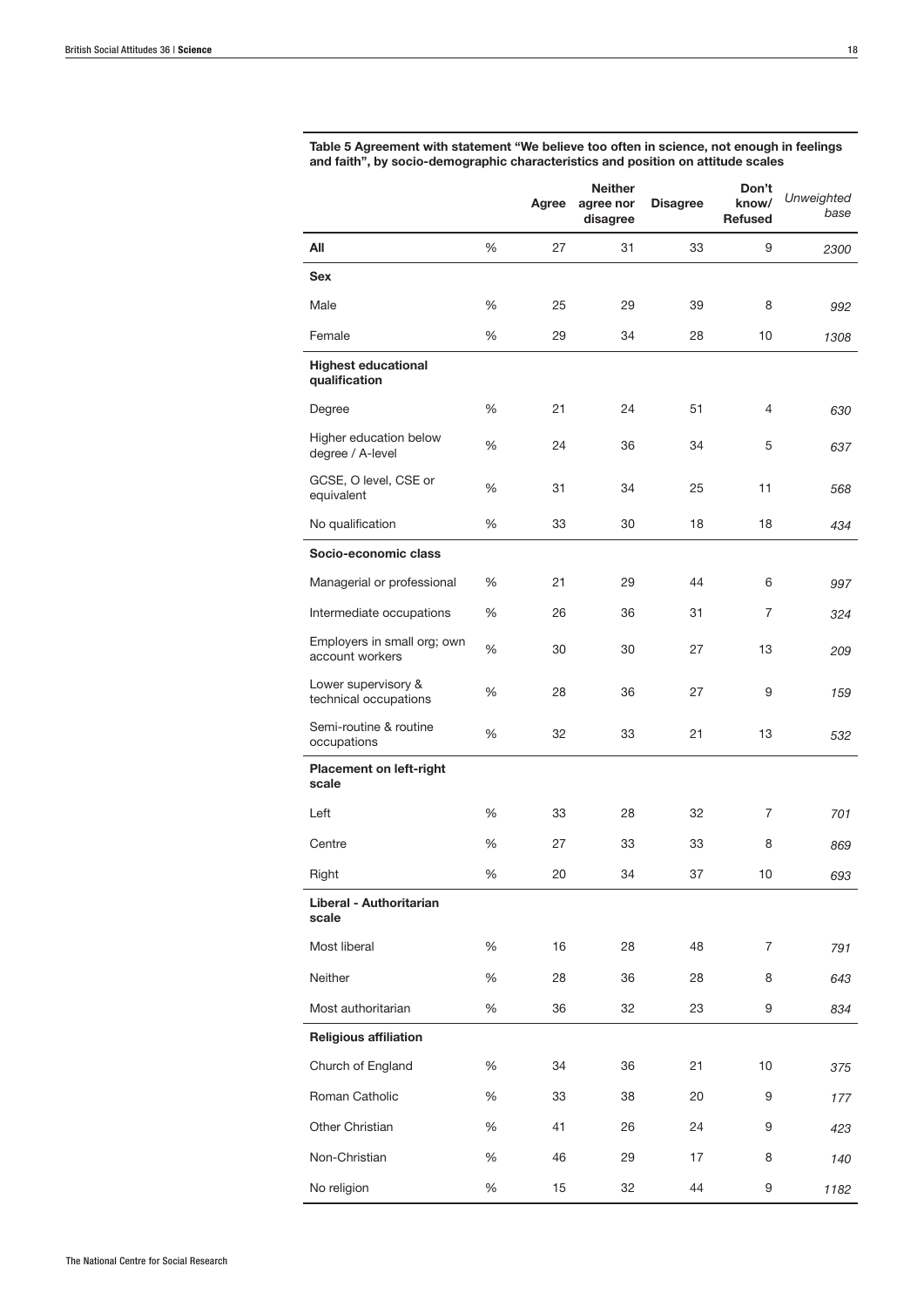# Attitudes and scientific understanding

In an ever more technologically dependent society, even nonscientists need to be able to understand and form well-founded opinions about science (Entradas 2015). The so-called 'deficit' model of public understanding of science assumes that hostility to technological innovation derives, at least in part, from a lack of understanding of the science underlying such innovation (Sturgis and Allum, 2004). It follows from this that support for science and scientific research programmes could be expected to be higher among more 'scientifically literate' members of society.

This section explores two aspects of 'scientific literacy': to what extent do people feel scientific understanding is interesting and important? And does level of scientific knowledge help to explain differences in attitudes to science?

## Interest in science

To understand how the British public weighs the importance of an understanding of science in day-to-day life, we ask respondents the extent to which they agree or disagree with the following statement:

*It is not important for me to know about science in my daily life*

Three-fifths disagree with this statement – indicating that they do think knowing about science is important for daily life – while one quarter agree that scientific knowledge is not important. This represents a significant shift since we last asked the question in 1996, when 51% disagreed, suggesting the general public may be becoming more inclined to see scientific knowledge as having day-to-day relevance. This question sets a very high bar, asking not whether it is 'important' to know about science when grappling with specific decisions, but whether it is 'important' to know about science in daily life. Overwhelmingly, people support this idea, demonstrating a belief that scientific understanding matters to us as we go about our lives.

There is an association with education and occupational class, with higher education and higher occupational class associated with stronger support for the importance of scientific knowledge in daily life. Four in five graduates (78%) disagree that it is not important to know about science in daily life, compared with 39% of those with no formal qualifications. Similarly, three-quarters (74%) of people in managerial occupations disagree with the proposition, compared with 41% of people in routine and semi-routine occupations.

Interestingly, the importance of science in day-to-day life is one of the areas where we see associations between attitudes to science and political attitudes. In this case, almost three-quarters (72%) of the most liberal group disagree that it is not important to know about science as compared with just over half (56%) of the authoritarian group.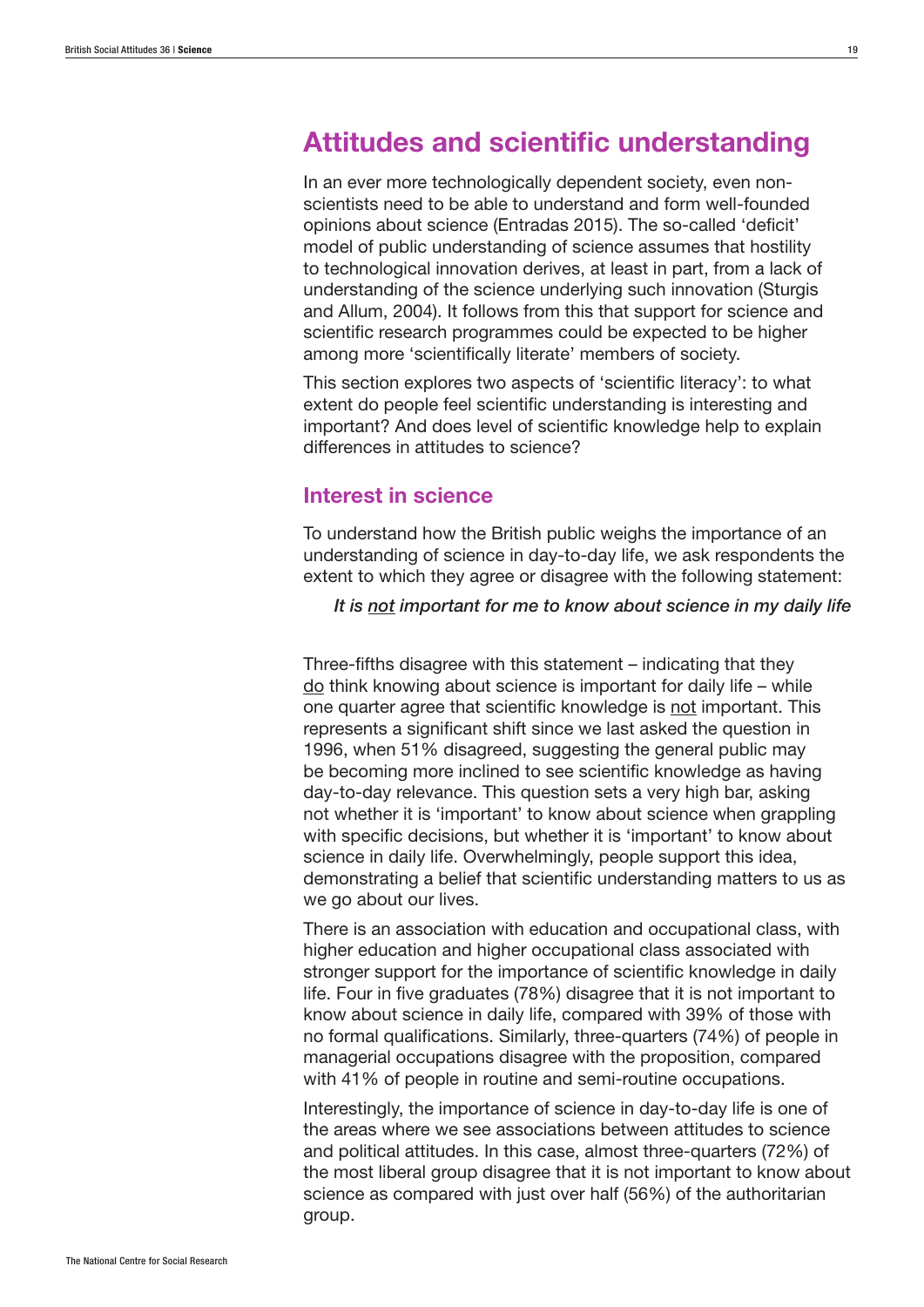The data show strong public support for the idea that scientific knowledge is important, but do people find it interesting? In order to understand public interest in science, we ask:

*Medical research is about how the body works, the causes of illnesses and diseases, and developing and testing new treatments.*

*How interested, if at all, would you say you are in medical research?* 

Over four-fifths (82%) say they are interested in medical research. This is perhaps unsurprising given the level of support for science and technology as a whole, and the direct salience of medical research to our lives and quality of life. However, there are some significant differences between groups:

Interest in medical research is more prevalent among women (84% compared with 81% for men) and older people (86% of those aged 55 and over, compared with 78% for under 35 year olds). As for positive attitudes to science, interest in medical research is associated with higher levels of education and higher occupational class; nine-tenths (91%) of graduates are interested in medical research, compared with just under seven in ten (68%) people with no formal qualifications. Similarly, almost 89% of people in managerial occupations feel interested in medical research, compared with 77% of people in semi-routine or routine occupations.

Interest in medical research differed very little between those of no religion (83%) and Christians (87% for Church of England, 84% for Roman Catholics, 85% other Christian denominations). Those from non-Christian religions are, however, less likely to say they are interested in medical research (71%).

## Scientific knowledge

As we noted earlier, a prevalent belief among scientists and policy makers is that a better-informed or 'scientifically literate' public will be both better-placed to make personal decisions involving science and technology and have a more positive attitude to science and technology as a whole. However, empirical studies suggest that the relationship between attitudes to science and scientific understanding is more complex, with knowledge and general attitudes to science only weakly correlated, and in the case of more controversial technologies, knowledge sometimes associated with negative attitudes (Allum et al, 2008; Entradas, 2015).

In order to assess the level of people's understanding of a range of scientific principles, respondents are asked a 'quick quiz' about science:

*Now for a quick quiz about science. For each of the following statements, please say whether you think it is definitely true,* 

Interest in medical research is associated with higher levels of education and higher occupational class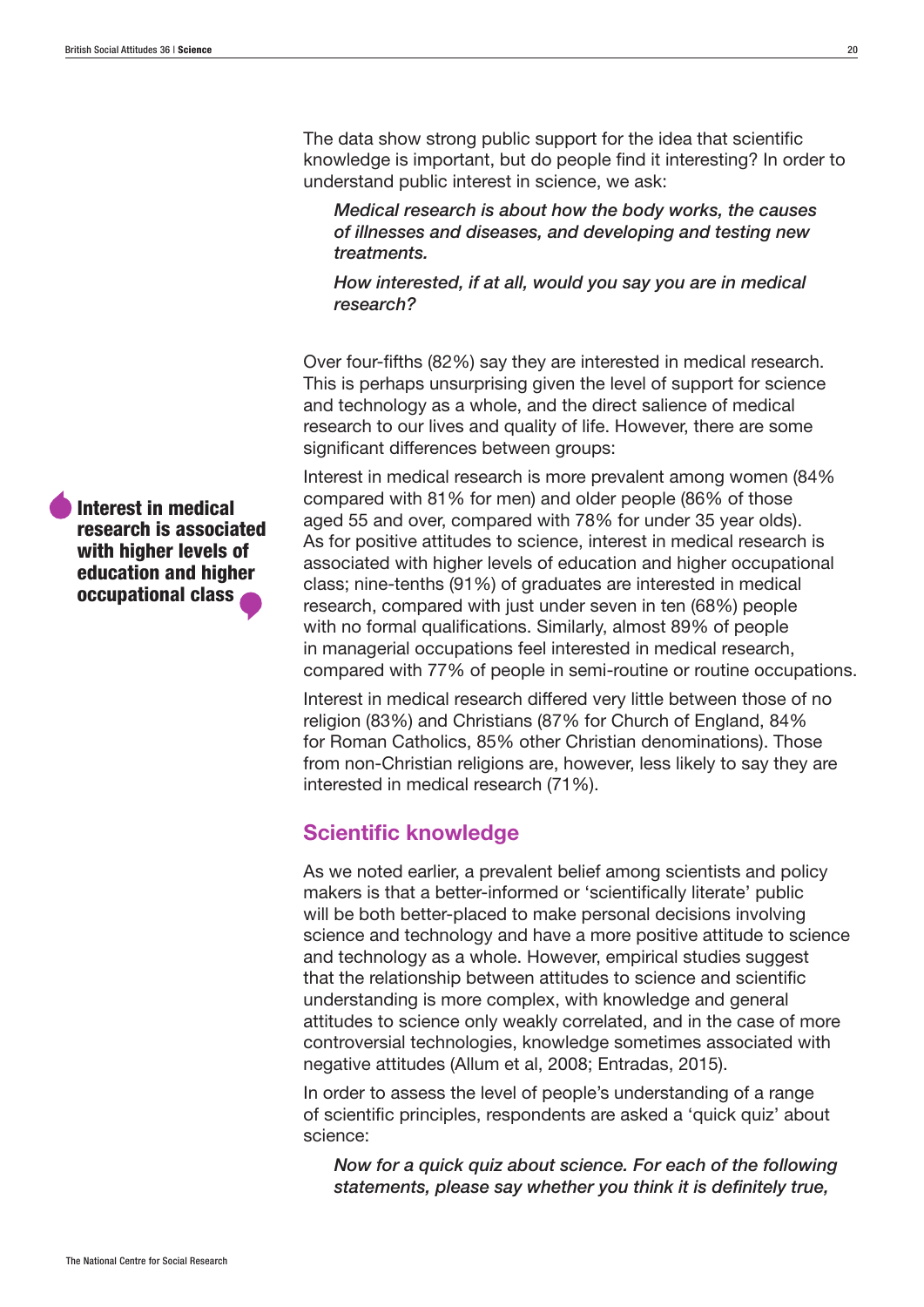*probably true, probably false or definitely false. If you don't know, just say so and we'll go on to the next one.*

*Electrons are smaller than atoms?*

*More than half of human genes are identical to those of mice?*

*The cloning of living things produces genetically identical copies?*

*Lasers work by focusing sound waves?*

*By eating a genetically modified fruit, a person's genes could also become modified?*

*It is the mother's genes that determine the sex of the child?*

Respondents were allocated a score of 1 for each question that was answered correctly (in the case of the first three items, respondents were given a score of 1 if they answered 'definitely true' or 'probably true', and in the case of the latter three items respondents gained a score of 1 if they answered 'probably false' or 'definitely false'). Scores were then combined, so that respondents who answered all six questions correctly achieved a score of 6, respondents who answered five questions correctly achieved a score of 5, etc.

People with higher levels of scientific knowledge are more likely to feel positively about science and technology, more likely to be interested in science and see it as relevant in day-to-day life, and more likely to support scientific interventions in ethically-complex contexts. Only trust in scientists in the commercial sector is uncorrelated with levels of scientific knowledge: having a higher quiz score is not associated with being more likely to believe corporate scientists act for the public benefit or are likely to be transparent about their funding sources. This association between higher quiz scores and more positive attitudes to science persists even after controlling for age, sex, social class and critically, education, indicating that scientific knowledge itself does indeed appear to be strongly related to attitudes to science and technology.

So far we have demonstrated that the majority of the public perceive science to be important for daily life, express a high level of interest in medical research, and believe an understanding of science and technology is important for modern living. There are differences between social groups, particularly according to education, class and, on some measures, sex, age and political views. This demonstrates that people's appraisals of the benefits of science are also related to their engagement in science, and particularly their level of knowledge. The more knowledgeable people are, the more supportive they are of science and of scientists. Our final section turns to how these factors shape public attitudes to more specific, and controversial areas of science.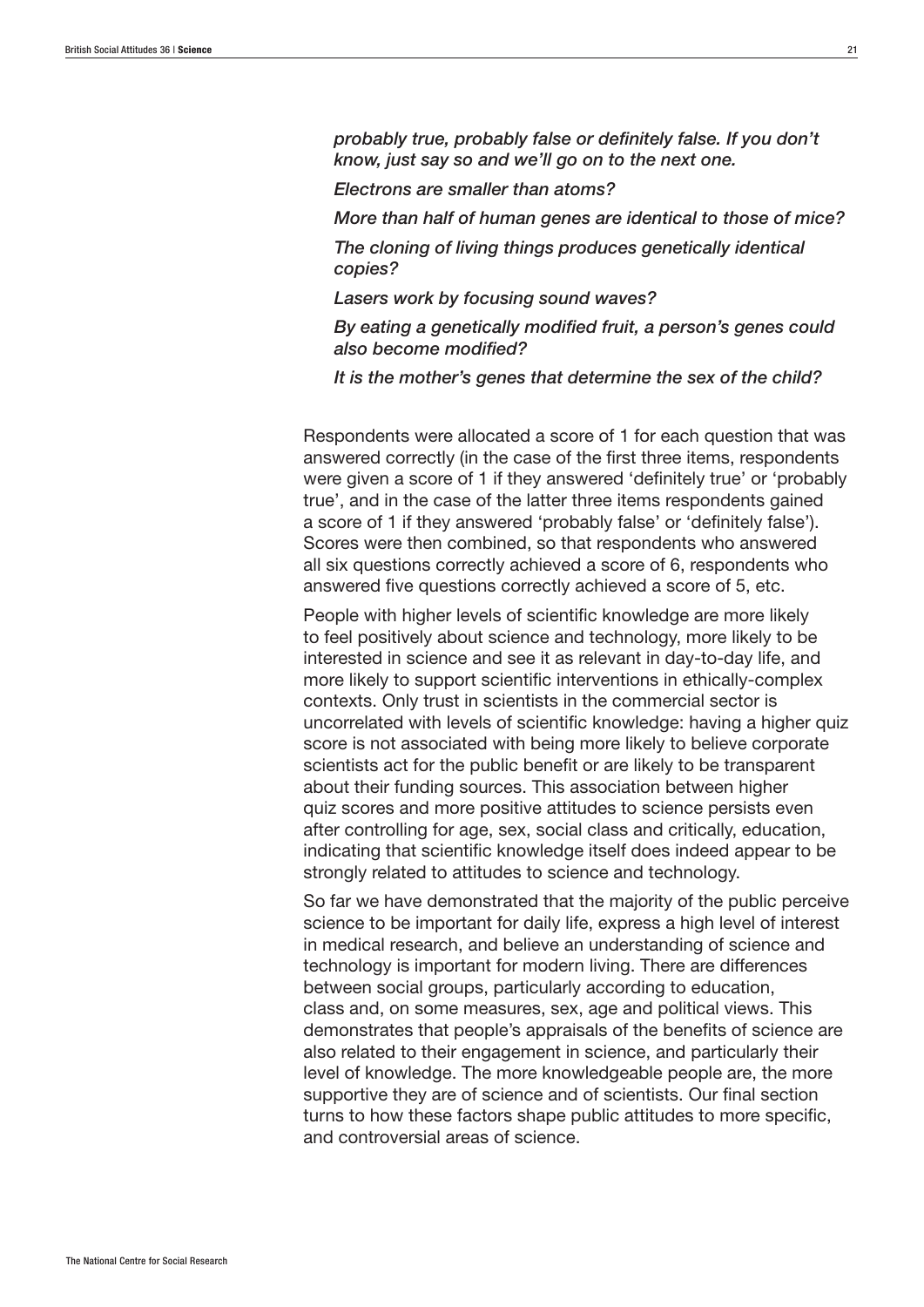# Attitudes to controversial technologies

Analysis presented so far demonstrates that support for science and scientists in broad terms is very high, especially among those with higher levels of education and/or scientific knowledge. However, this may not necessarily translate to support in the context of specific, more controversial technologies. We have seen that the public believes that religious faith and feelings are also important as a guide for social action. Many areas of modern science and technology pose complex moral and ethical challenges (Nuffield Council, 2012), and for some people, faith or other beliefs may act as a 'moral compass' in such areas.

To explore this, we repeat a set of questions asked on previous BSA surveys about attitudes to pre-birth testing and genetically modified (GM) foods. These scientific procedures have been the subject of public debate, both in the UK and internationally. Yet their use has also become increasingly prevalent. Have the public become more positive about, or at least less opposed to, these ethically complex areas of science and technology? And are there differences between different social groups?

## Attitudes to prenatal testing

Pre-birth screening tests are routinely offered in the UK, with standard tests covering infectious diseases as well as a range of physical and intellectual conditions. The purpose of the tests is to enable parents to make decisions about medical treatment for the mother and the baby during pregnancy, which may include decisions as to whether to continue with the pregnancy. This connection between pre-birth screening tests and termination has raised significant ethical concerns. Some of these are grounded in pro-life worldviews, based on the sanctity of human life and so often associated with religious faith. Others are grounded in relative rights to life and well-being of mother and baby, as well as disability rights, including concerns regarding the potential eradication of some disabled communities<sup>3</sup>.

In 2018, we ask:

*Genetic tests can be carried out on an unborn child. Do you agree or disagree with parents using such tests to help them decide whether or not to have a child that...*

*...has a serious mental disability and would never be able to live an independent life?*

*…has a serious physical disability and would never be able to live an independent life?*

<sup>3</sup> This debate has particularly focused on the rights of people with Downs Syndrome, see https://dontscreenusout.org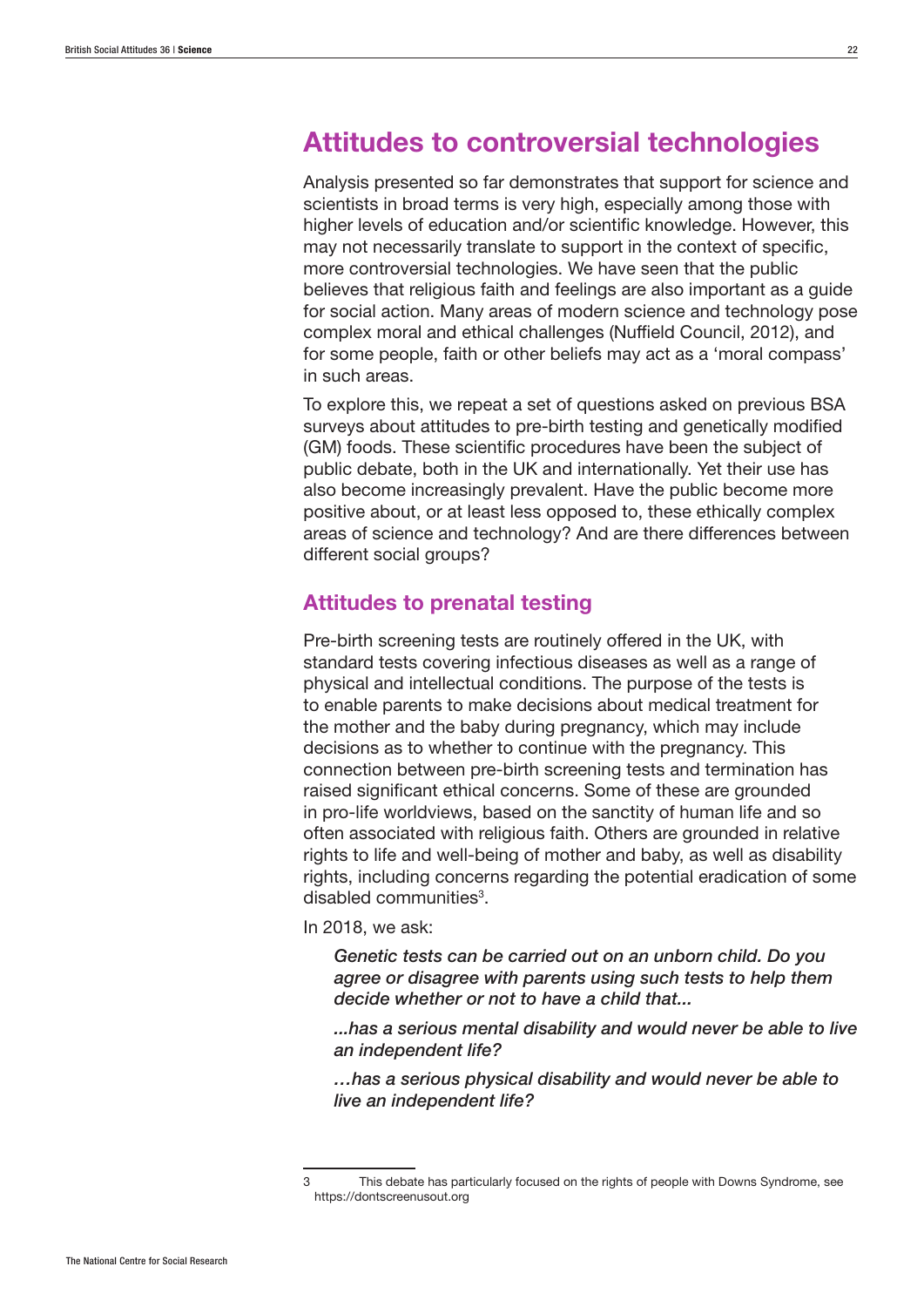As Table 6 demonstrates, responses to both questions are broadly similar. Around two-thirds agree that parents should be allowed to use pre-birth genetic tests to decide whether to have a child that has mental or physical disabilities of a kind that would mean they would never be able to live an independent life. Only 16% disagree that parents should be allowed to use this kind of pre-birth testing, and a similar proportion (15%-16%) "neither agree nor disagree". This is very similar to the position in 2003, when BSA first asked these questions, although the proportion of people who "agree strongly" that parents should be able to choose pre-birth testing has increased significantly, indicating a strengthening of support for this kind of medical intervention.

| For an unborn child that has | a serious mental<br>disability |      | a serious physical<br>disability |      |  |
|------------------------------|--------------------------------|------|----------------------------------|------|--|
|                              | 2003                           | 2018 | 2003                             | 2018 |  |
|                              | $\%$                           | %    | %                                | $\%$ |  |
| Agree strongly               | 23                             | 34   | 20                               | 32   |  |
| Agree                        | 44                             | 33   | 44                               | 35   |  |
| Neither agree nor disagree   | 13                             | 15   | 14                               | 16   |  |
| <b>Disagree</b>              | 12                             | 9    | 13                               | 9    |  |
| Disagree strongly            | 7                              | 7    | 6                                | 7    |  |
| Unweighted base              | 3272                           | 2921 | 3272                             | 2921 |  |

#### Table 6 Views on parents' use of genetic tests, 2003 and 2018

There are significant differences in attitudes to prenatal testing between religious groups

Interestingly, neither parenthood, sex, nor age is associated with levels of support for pre-birth genetic testing. There are also no significant differences according to political views.

As might be expected there are significant differences in attitudes between religious groups. The highest rates of support for prenatal testing are found among those with no religion (74% for mental disability, 72% for physical disability), along with those who identify as Church of England (74% and 71% respectively). Rates are lowest among Roman Catholics, whose Church teachings are most outspoken about terminations – although even so, around half of those identifying as Roman Catholic support testing. Those who identify with another Christian denomination and religions other than Christianity also had more mixed views.

These findings are again supported by an analysis of attitudes towards genetic testing by religious attendance; for example, while 51% of those who attend a religious service at least once per month agree with the right of parents to undertake genetic tests on an unborn child with a serious mental disability, this figure increases to 65% of those who attend a religious service less often but at least once a year, and to 70% among those who attend a service less often than this.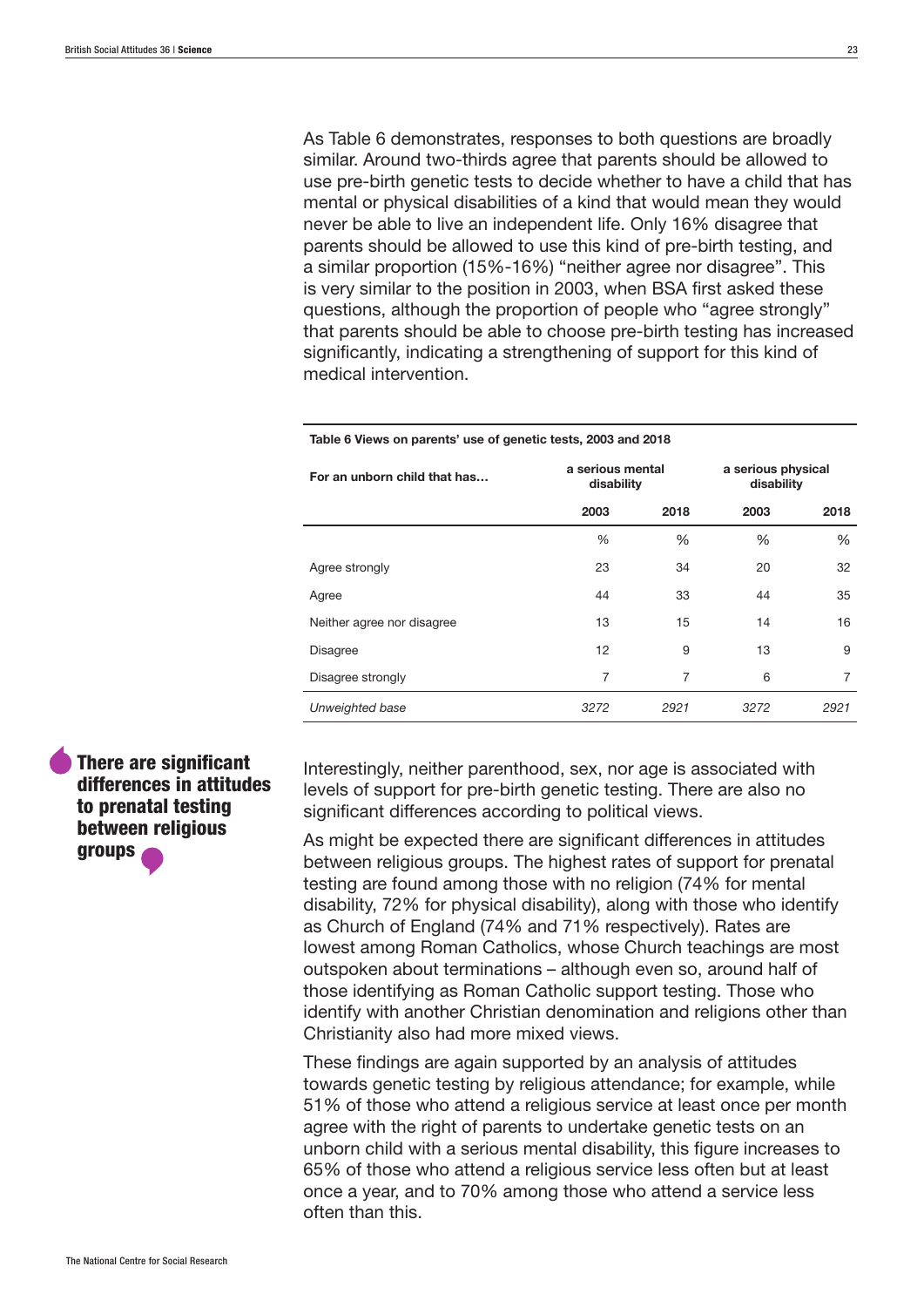

Figure 5 Agreement with parents' use of genetic tests, by religion

*The data on which Figure 5 is based can be found in the appendix to this chapter*

For both questions there is an association with education and social class; people with higher levels of education and from higher social class groups are more likely to agree that parents should be able to access pre-birth genetic testing in these circumstances. Seventy four per cent of graduates and 69% of those with A-Levels or equivalent as their highest qualification support access to genetic testing for a mental disability compared with 57% of those with no formal qualifications. This pattern is repeated in the case of a physical disability.

There is a steep gradient across levels of scientific knowledge; for both questions, around four in five with the highest levels of scientific knowledge believe that parents should be able to use pre-birth tests (82% in the case of an unborn child with a severe mental disability and 78% in the case of an unborn child with a severe physical disability) compared with around two in five (40%-43% respectively) of those with the lowest level of science knowledge.

## Embryonic stem cell research

Embryonic stem cells' ability to propagate and develop into any cell type have made them valuable in a range of medical research fields, including treatment of injuries, diabetes and degenerative neurological conditions such as Parkinson's. However, as with prebirth testing, the use of embryonic stem cells in research has been highly contested on ethical grounds by groups who believe that embryonic stem cells have the potential for life, and therefore should be protected.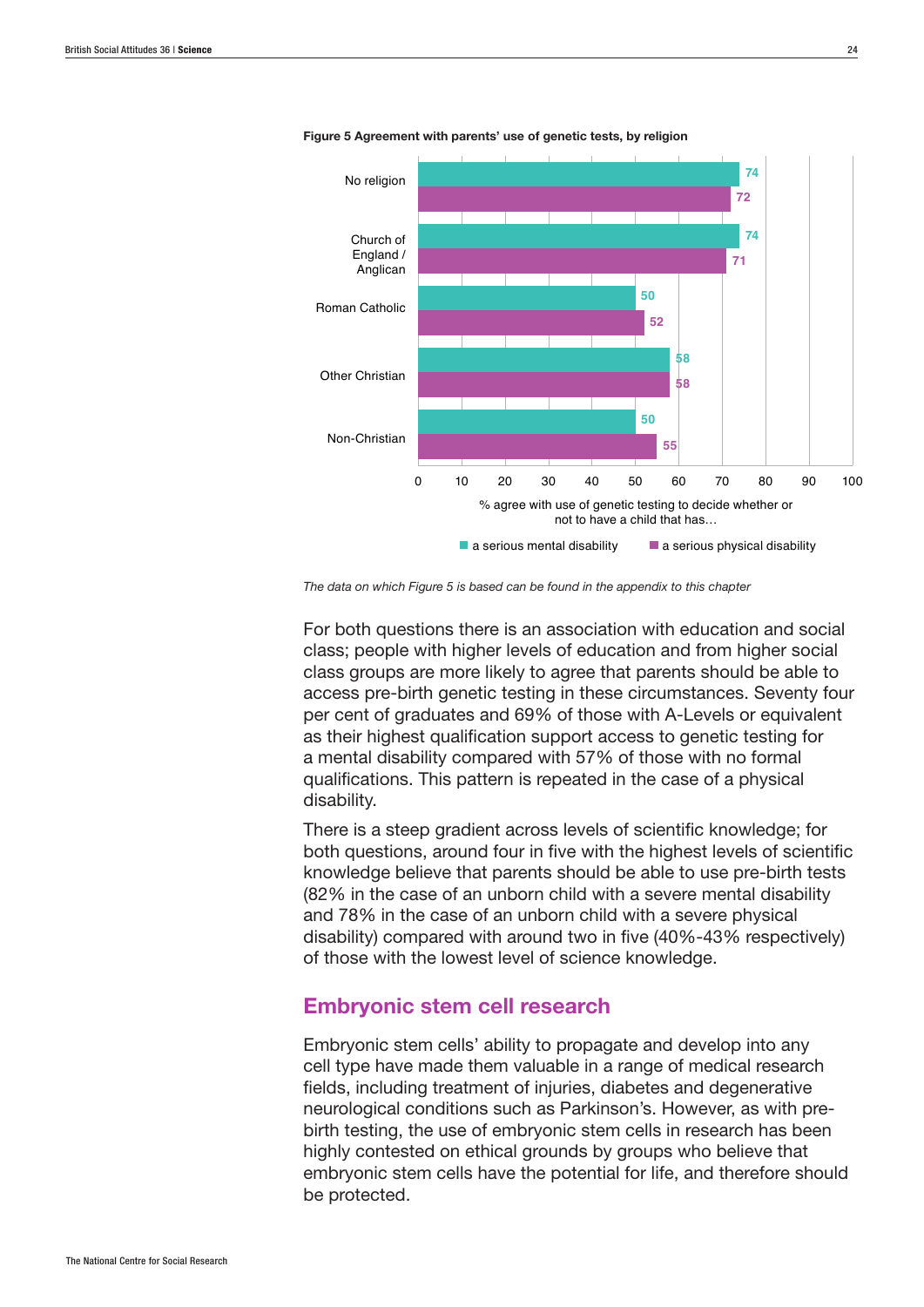In 2018 we repeat a question about the use of stem cells from human embryos in medical research which was first asked in 2008:

*Some people think that scientists should be allowed to use cells from human embryos for certain types of medical research. Others think this should never be allowed. Using this card, please say what you think?*

*Definitely should be allowed Probably should be allowed Probably should not be allowed Definitely should not be allowed*

Around three-quarters of people say scientists should be allowed to use cells from human embryos for medical research

In 2018, as shown in Table 7, around three-quarters of people say scientists should be allowed to use cells from human embryos for medical research (43% "probably should", 30% "definitely should"), while around a fifth (21%) oppose the use of stem cells in this context (13% "probably should not", 8% "definitely should not").

This is slightly higher than in 2008, when the combined figure supporting stem cell research was 69%, and the combined figure saying it probably/definitely should not be allowed was 28%. This suggests a positive shift in the acceptability of this area of science and technology. However, the change is relatively small and it remains to be seen if this is a long-term trend.

Table 7 Attitudes towards the use of cells from human embryos in medical research, 2008 and 2018

|                                  | 2008 | 2018 |
|----------------------------------|------|------|
|                                  | %    | %    |
| Definitely should be allowed     | 26   | 30   |
| Probably should be allowed       | 43   | 43   |
| Probably should not be allowed   | 16   | 13   |
| Definitely should not be allowed | 12   | 8    |
| Unweighted base                  | 2250 | 2921 |

As we saw with attitudes towards genetic testing on unborn children, faith is significantly related to attitudes to stem cell research. Rates of support are highest among those with no religion (79%), Christians who identify as Church of England (77%) and those of 'other Christian' denominations (70%). This compares with 59% for Roman Catholics and 62% for those who identify with non-Christian faiths (62%). Attitudes towards stem cell research also differ by frequency of attendance at religious services, with 62% of those who attend a service at least once per month displaying support for such research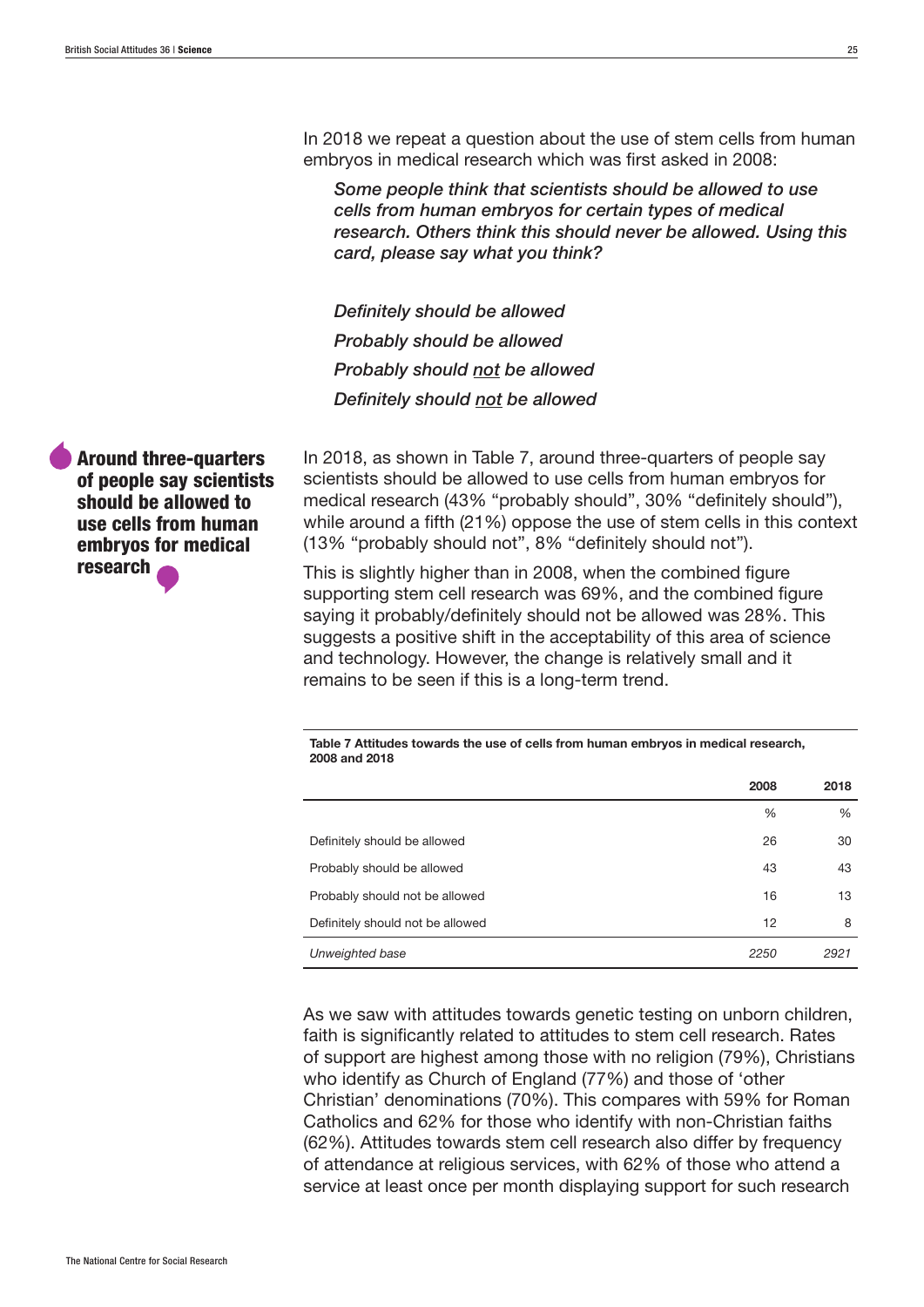compared with 74%-77% of those who attend religious services either less frequently or never.

Again, there is also a link with level of education: over four in five (82%) of graduates feel that scientists should be able to use embryonic stems cells in medical research, compared with around two-thirds (65%) of those with no formal educational qualifications. These differences are also mirrored by occupational group.

There are also statistically significant differences by sex (77% of men in support, 71% of women) and age (70% of those under 35 are in support, 74% of those aged 35-54, 76% of those aged 55+).

Finally, support for stem cell research is also strongly associated with substantive scientific knowledge: 87% of those scoring '6' on our quiz agreed that scientists should be able to use embryonic stem cells compared with just over two-fifths (44%) of those scoring '0'.

## Genetically modified crops and foods

Genetically modified (GM) crops have been the subject of substantial public opposition in the UK since the technology first emerged in the mid-1990s, and there has been a moratorium on their growth in the European Union since 2003. Yet, during the time the moratorium has been in place, the use of GM in other parts of the world, including the United States, has increased enormously without any evidence of harm to human health. Might this have led to a softening of opposition to this area of science and technological innovation?

In 2018, we include a short series of questions regarding GM technology in the self-completion questionnaire. The first questions focus on the overall balance of risks and benefits associated with GM, asking people to agree or disagree with three statements:

*You may have heard of genetically modified or 'GM' foods. These are made from plants which have had their genes altered. Some people say that growing these plants may damage other plants and wildlife and that food made from them may not be safe to eat. Other people say that growing these plants may mean lower food prices and less use of pesticides and weed killers. Please say how much you agree or disagree with each of these statements about genetically modified (GM) foods.*

The statements themselves then read as follows:

*In order to compete with the rest of the world, Britain should grow genetically modified (GM) foods*

*Genetically modified (GM) foods should be banned, even if food prices suffer as a result*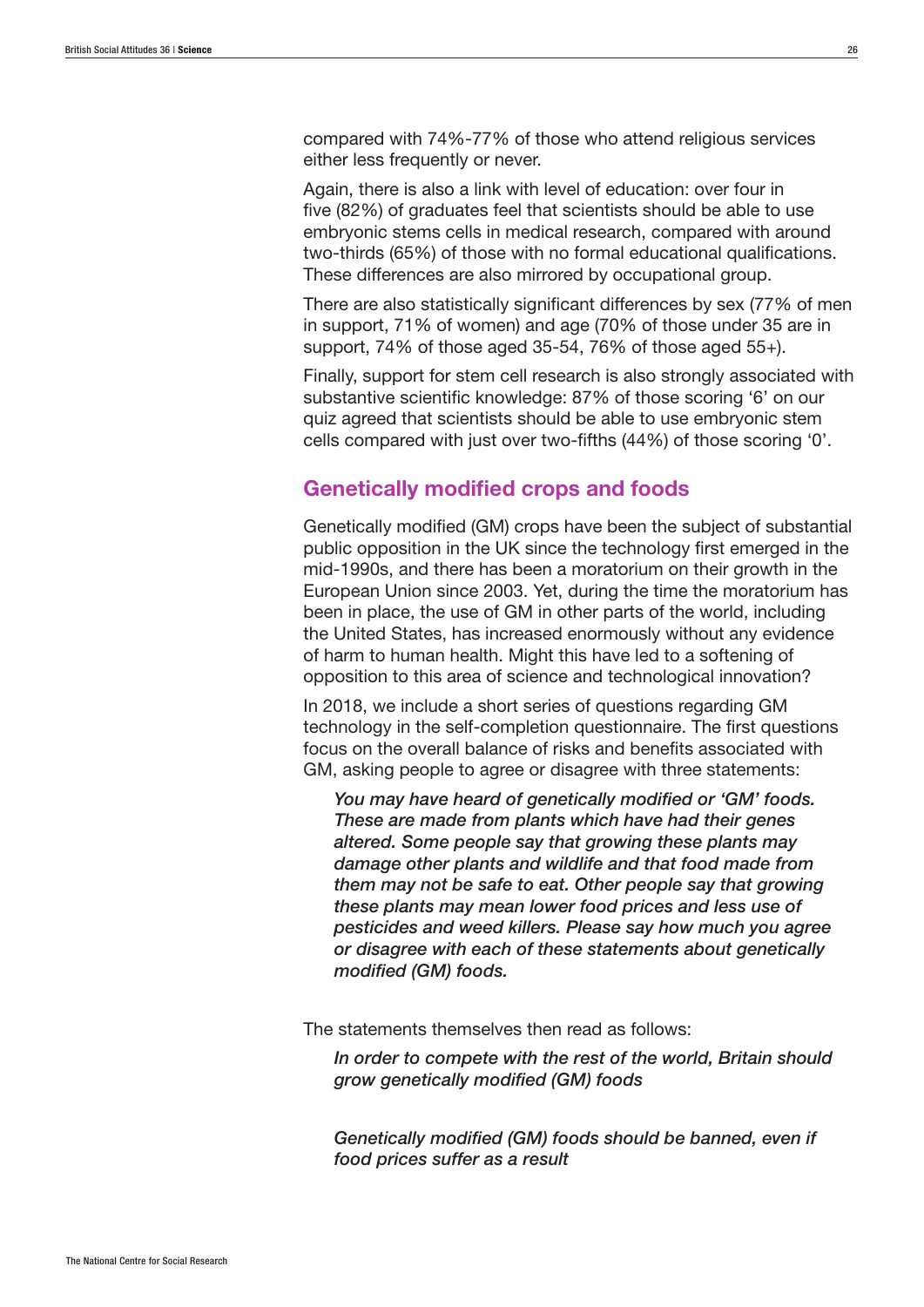## *On balance, the advantages of genetically modified (GM) foods outweigh any dangers*

As Table 8 shows, opinion regarding GM technology is divided: around a quarter (26%) agree that "in order to compete with the rest of the world, Britain should grow genetically modified (GM) foods", around a third disagree (32%) and a similar proportion (30%) neither agree nor disagree. Similarly, a quarter agree that "on balance, the advantages of genetically modified (GM) foods outweigh any dangers" (25%), while a comparable proportion (23%) disagree and just over a third (36%) neither agree nor disagree.

When we look at responses to the explicitly anti-GM statement: "GM foods should be banned, even if food prices suffer as a result" this mixed picture shifts slightly, with almost two-fifths (37%) disagreeing (that is expressing support for a pro-GM stance), one fifth (19%) agreeing that GM foods should be banned, and just under a third (31%) neither agreeing or disagreeing.

|                            | In order to<br>compete with the<br>rest of the world,<br><b>Britain should</b><br>grow GM foods | On balance, the<br>advantages of GM<br>foods outweigh<br>any dangers | <b>GM foods should</b><br>be banned, even if<br>food prices suffer<br>as a result |
|----------------------------|-------------------------------------------------------------------------------------------------|----------------------------------------------------------------------|-----------------------------------------------------------------------------------|
|                            | %                                                                                               | $\%$                                                                 | %                                                                                 |
| Agree strongly             | $\overline{4}$                                                                                  | 4                                                                    | $\overline{4}$                                                                    |
| Agree                      | 21                                                                                              | 21                                                                   | 14                                                                                |
| Neither agree nor disagree | 30                                                                                              | 36                                                                   | 31                                                                                |
| Disagree                   | 24                                                                                              | 18                                                                   | 28                                                                                |
| Disagree strongly          | $\overline{7}$                                                                                  | 5                                                                    | 9                                                                                 |
| Don't know / Refusal       | 13                                                                                              | 16                                                                   | 14                                                                                |
| Unweighted base            | 2300                                                                                            | 2300                                                                 | 2300                                                                              |

#### Table 8 Attitudes towards genetically modified (GM) foods

Public opinion regarding GM foods is divided, with a substantial proportion remaining uncertain in their views

Public opinion regarding GM foods in 2018 therefore is divided, with a substantial proportion remaining uncertain in their views. However, as Figure 6 demonstrates, support for GM food production has increased significantly since the late 1990s, albeit that none of the questions show a majority in favour. When we first asked our respondents this series of questions in 1999, just 10% agreed that "in order to compete with the rest of the world, Britain should grow genetically modified (GM) crops", while 11% agreed that "on balance, the advantages of genetically modified (GM) foods outweigh any dangers". Around half (52%) agreed that "Genetically Modified (GM) foods should be banned, even if food prices suffer as a result', while just 20% disagreed.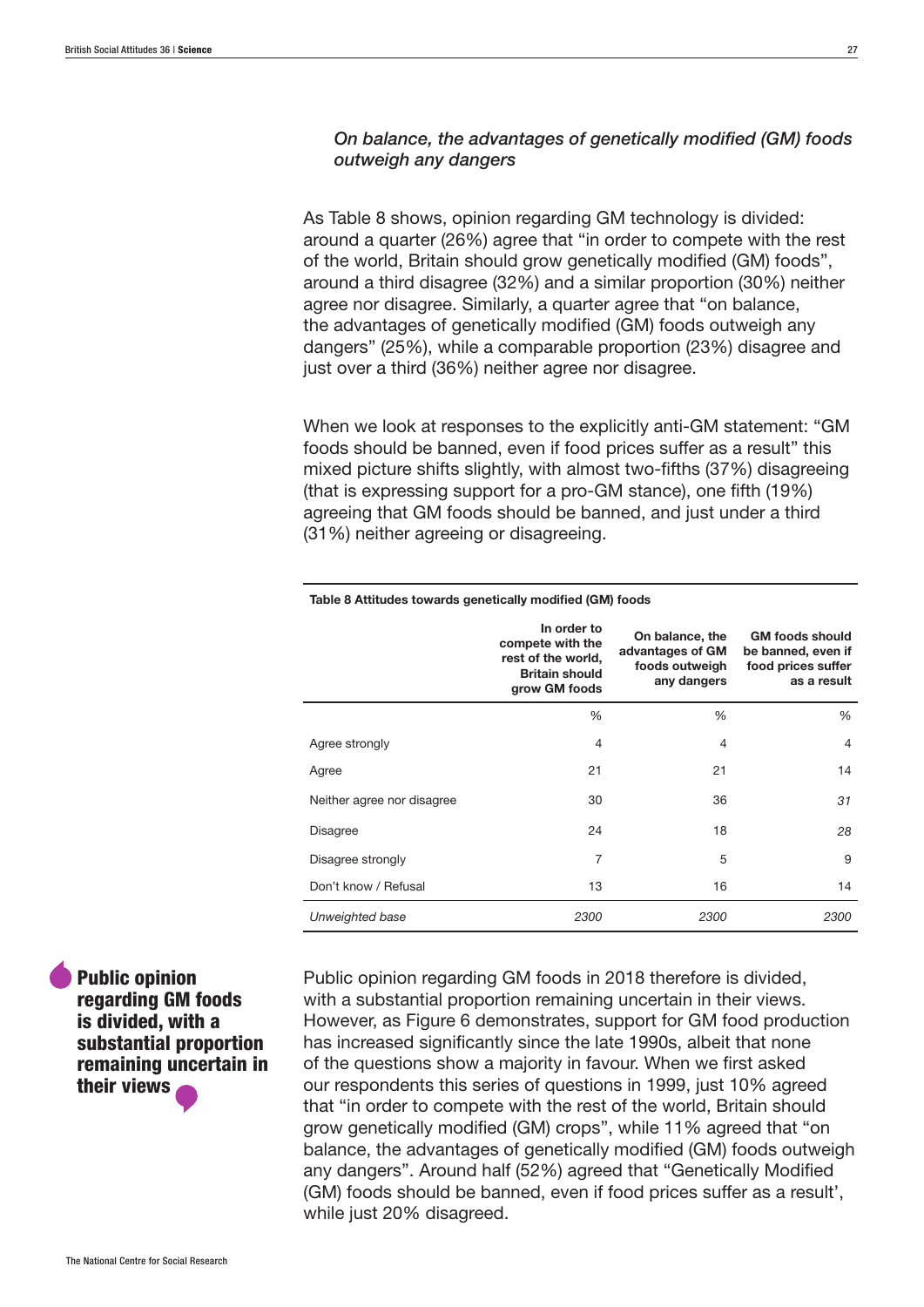

Figure 6 Attitudes towards genetically modified (GM) foods, 1999–2018

*The data on which Figure 6 is based can be found in the appendix to this chapter*

Two further questions explore views on the potential risks of GM foods for human, animal, and plant health:

*In general, do you think that growing genetically modified (GM) foods poses a danger to other plants and wildlife?* 

*Do you think that all genetically modified (GM) foods already available in the shops are safe to eat?* 

As shown in Table 9, there is considerable concern about the impact of growing GM foods upon plants and wildlife, with 43% asserting that growing genetically modified foods either "definitely" (12%) or "probably" (31%) poses a danger to other plants and wildlife. Meanwhile, although 56% feel that GM foods already available in shops are safe to eat (12% "definitely", 44% "probably"), just over one in five (22%) disagree. Very few people (3%) are prepared to state that GM foods are "definitely not" a risk to wildlife, but equally few (4%) are certain that GM foods are "definitely not" safe. Levels of "don't know or refusal" are high – a quarter (25%) report that they "don't know" whether GM foods pose a danger to wildlife and around a fifth (21%) "don't know" whether GM foods are safe to eat.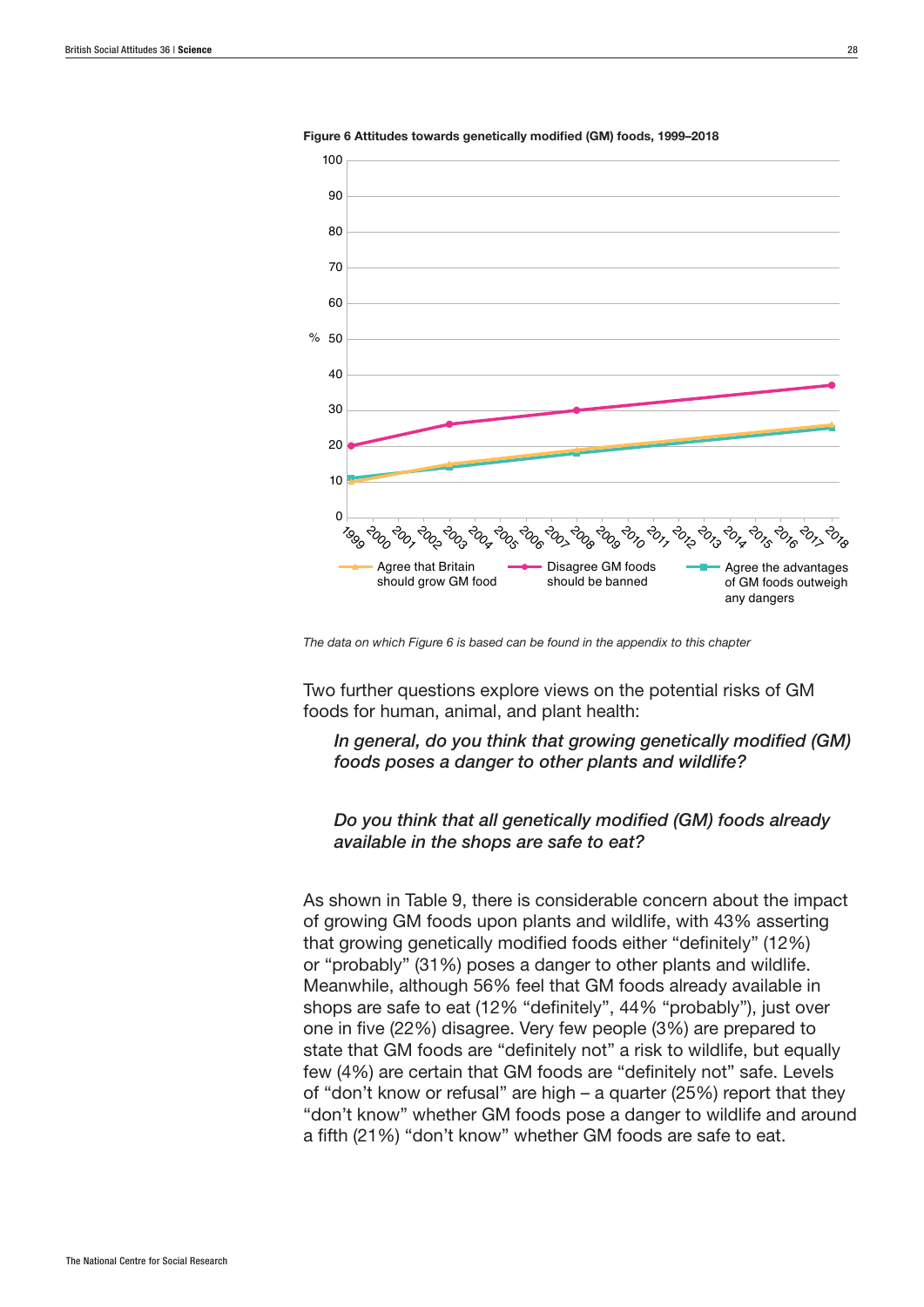|                      | Do you think growing GM<br>foods poses a danger to<br>other plants and wildlife? | Do you think GM foods<br>already available in the<br>shops are safe to eat? |
|----------------------|----------------------------------------------------------------------------------|-----------------------------------------------------------------------------|
|                      | $\%$                                                                             | %                                                                           |
| Definitely           | 12                                                                               | 12                                                                          |
| Probably             | 31                                                                               | 44                                                                          |
| Probably not         | 29                                                                               | 19                                                                          |
| Definitely not       | 3                                                                                | $\overline{4}$                                                              |
| Don't know / Refusal | 25                                                                               | 21                                                                          |
| Unweighted base      | 2300                                                                             | 2300                                                                        |

Table 9 Attitudes towards the risks involved in genetically modified (GM) food production

Attitudes towards the potential risks posed by GM food production have also softened considerably over time (Figure 7). When BSA first asked the public for their thoughts on GM in 1999 perceptions of risk were relatively high; almost three-quarters (73%) felt that growing GM foods either "definitely" or "probably" posed a danger to other plants and wildlife, while around half (48%) felt that GM foods available in shops were either "probably not" or "definitely not" safe to consume. By 2003 these figures had decreased to 55% and 30% respectively and have fallen further to 43% and 22% in 2018 – a very substantial decline. This is perhaps unsurprising given that during the period between 1999 and 2018 there have been several assessments and reviews that have concluded GM crops are safe to eat and do not pose a threat to wildlife (House of Commons Science and Technology Committee, 2015).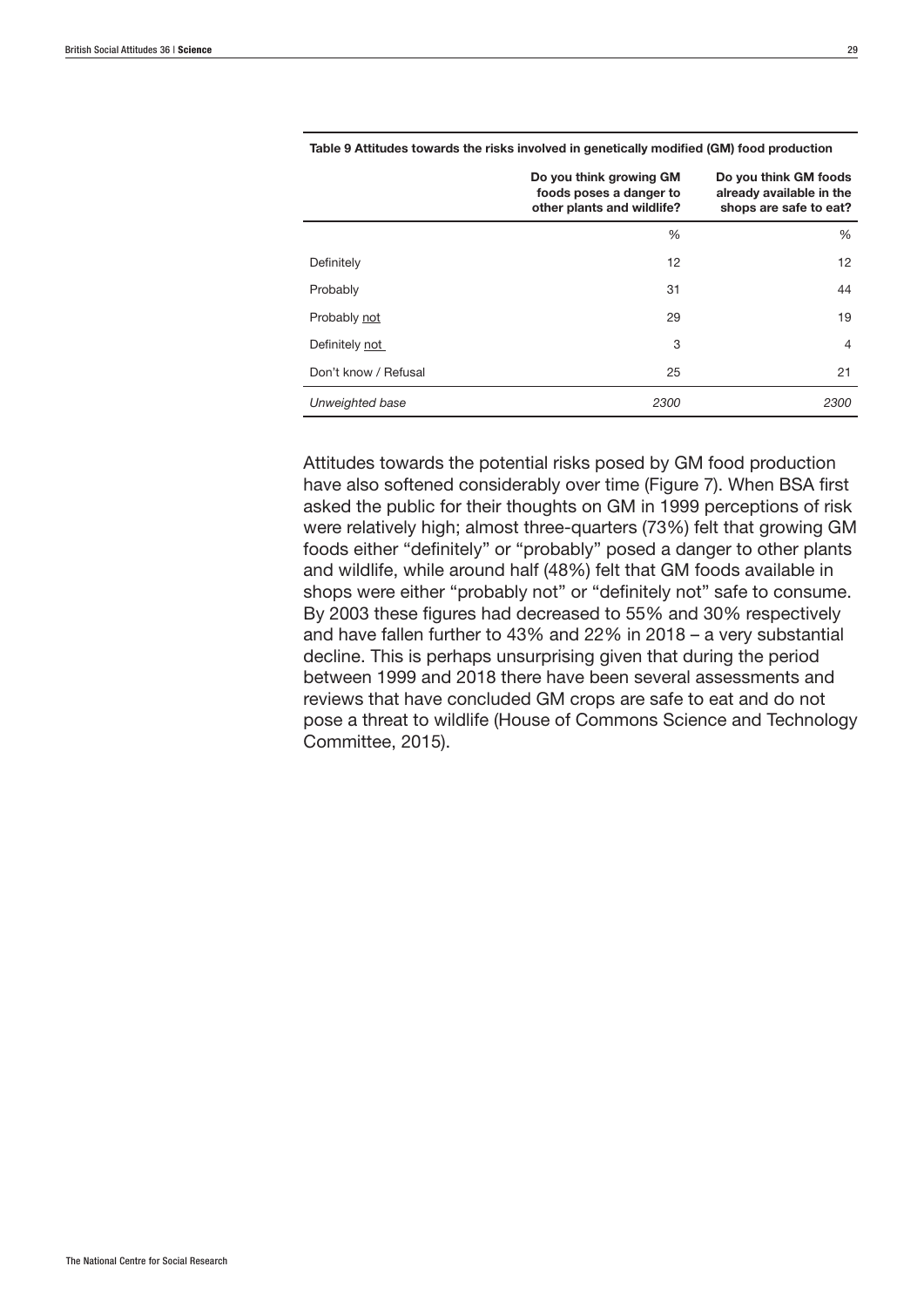

Figure 7 Attitudes towards the risks involved in genetically modified (GM) food production, 1999–2018

*The data on which Figure 7 is based can be found in the appendix to this chapter*

As with most of the other questions we have considered, there is an association between attitudes to GM crops and both education and social class: those with higher educational qualifications are more likely than those with no educational qualifications to agree that "Britain should grow GM foods" and that the advantages outweigh any dangers, with a similar gradient for social class (there was no significant difference by education or social class in views regarding whether GM foods should be banned).

Those with higher qualifications are more likely to believe GM foods pose a danger to other plants and wildlife, but also more likely to feel that genetically modified foods already available in the shops are safe to eat. It should be noted, however, that for both questions those with no qualifications are more than twice as likely as graduates either to state that they "can't choose" an appropriate answer, or to decline to respond.

There are also differences between the sexes, with women more likely to express disagreement regarding the benefits of GM technology and to be concerned about GM food's impact on the ecosystem, and the relative safety of GM foods available in shops. It is possible that this greater scepticism among women is related to the fact that women are far more likely than men to be responsible for all or most of the buying and cooking of food in their household (Food Standards Agency, 2019).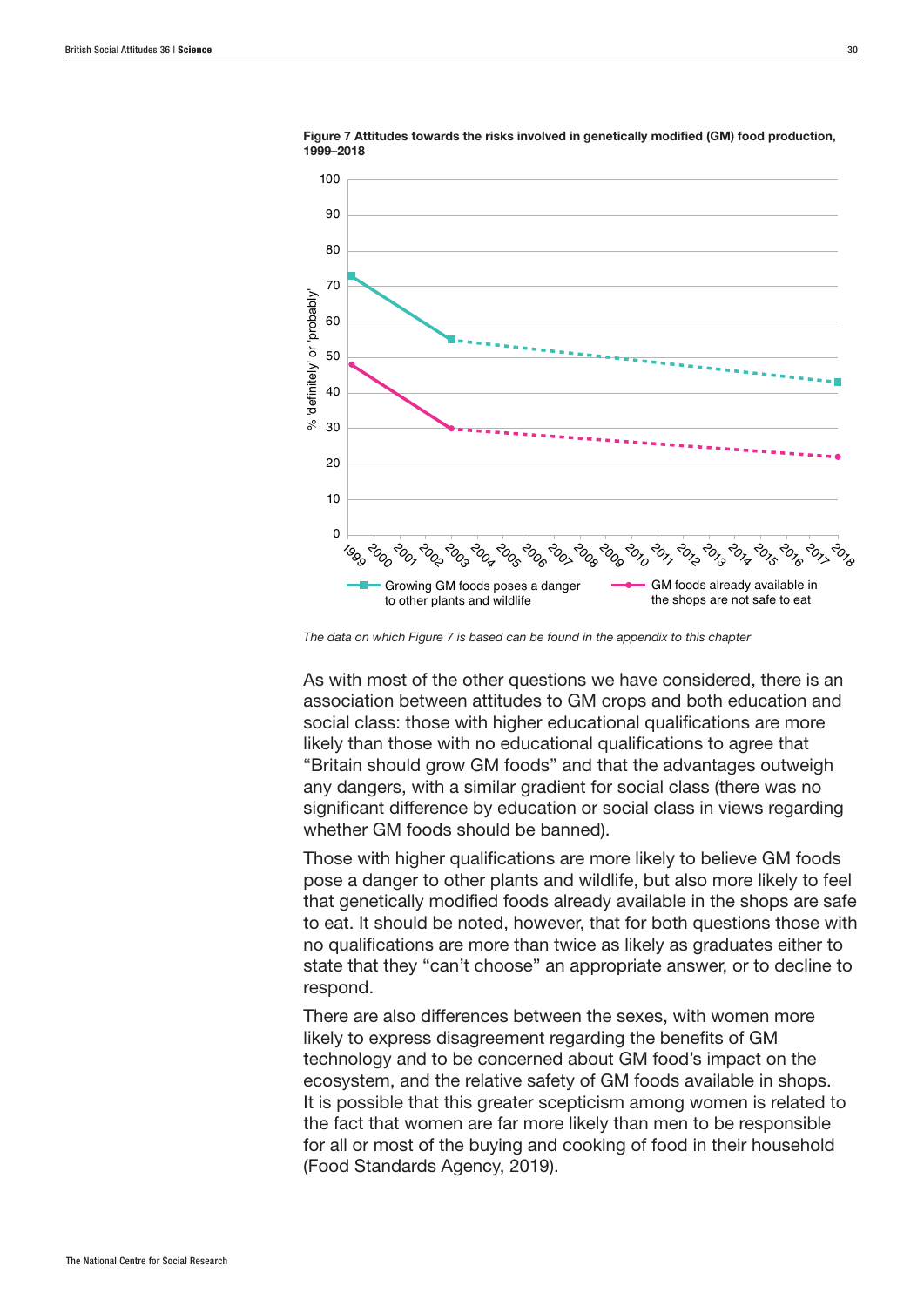## Younger people are more concerned about the impact of growing GM foods on plants and wildlife

While there are no significant differences in attitudes to the safety of GM foods by age, younger people are more concerned about the impact on plants and wildlife, with around half (49%) of those aged 18-34 suggesting that dangers may be present, compared with two in five (40%) of those aged 55 and over.

Religious identity was also related to attitudes towards the safety of GM foods, as was political orientation. Once again, those with no religion and those who identify as Church of England hold similar views; 61% of those with no religious identity and 66% of those belonging to the Church of England believe that GM foods available to buy in shops are safe to consume, compared with half of Roman Catholics and those falling into the 'other Christian' category, while just 36% of those belonging to a faith other than Christianity view such products as safe to eat.

That religious identity is related to some but not all aspects of attitudes towards GM food production is reflected in the distribution of attitudes by religious attendance. Aside from views on whether the advantages of GM food production outweigh the dangers (where religious attendance was seen to be significantly associated with attitudes but religious affiliation was not), the pattern of attitudes towards GM food production by religious attendance mirrors the picture painted by our analysis by religious identity and reinforces the complex nature of the relationship between religion and this particular ethical debate.

Fifty three per cent of those who are categorised as the most left wing (measured on BSA's left-right scale) believe that GM crops either "definitely" or "probably" pose a risk to plants and wildlife compared with 41% of those in the political centre and 37% on the political right. This is perhaps unsurprising given the relative focus on environmental issues on the political left, including concern about the impact of 'Big Pharma' corporations such as Monsanto in developing countries<sup>4</sup>.

More positive views are also associated with higher levels of scientific knowledge. While 44% of people with the highest score on the knowledge scale agree that "on balance, the advantages of genetically modified (GM) foods outweigh any dangers", just 4% of those with the lowest score do so. Similarly, almost six in ten (59%) of those with the highest score disagree that growing GM foods should be banned even if prices rise, compared with just under one in five (18%) of people with the lowest score. Eight in ten (79%) of those with the highest score on the science knowledge scale feel that GM products available to purchase in shops are safe to eat compared with around three in ten (29%) of those with the lowest score. This relationship with levels of scientific knowledge was not evident for beliefs about risks to plants and wildlife.

<sup>4</sup> Monsanto is the world's largest producer of genetically modified seed, as well as Roundup. It has been the subject of significant global controversy and organised campaigning as well as several high-profile lawsuits.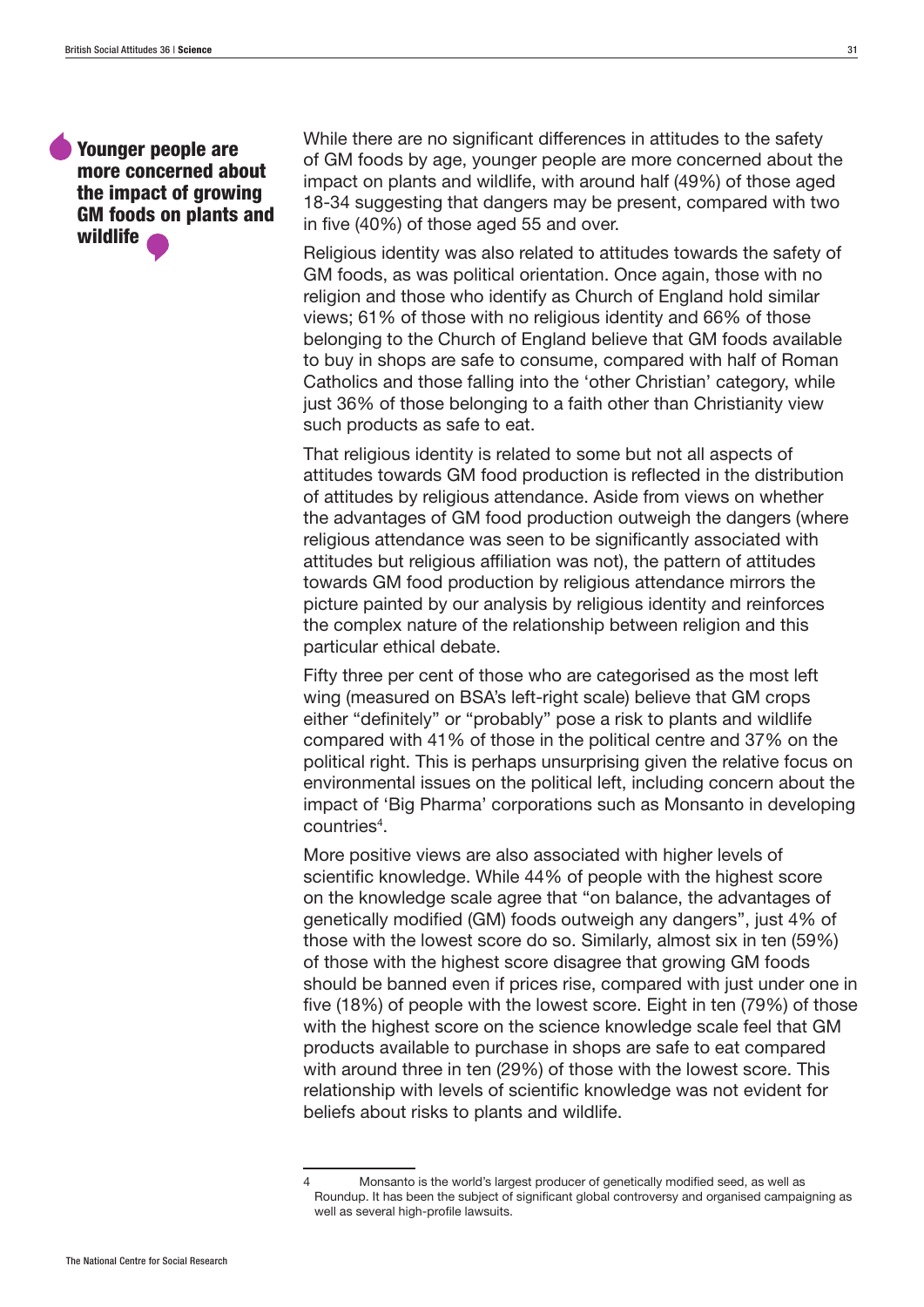Table 10 Attitudes towards the risks involved in genetically modified (GM) food production, by socio-demographic characteristics

|                                                   | Growing<br><b>GM</b> foods<br>poses a<br>danger<br>to other<br>plants<br>and<br>wildlife | <b>GM</b> foods<br>already<br>available<br>in shops<br>are safe<br>to eat | <b>Britain</b><br>should<br>grow<br>GM<br>foods to<br>compete | The<br>advantages<br>of GM<br>foods<br>outweigh<br>any<br>dangers | <b>GM</b> foods<br>should be<br>banned,<br>even<br>if food<br>prices<br>suffer | Unweighted<br>base |
|---------------------------------------------------|------------------------------------------------------------------------------------------|---------------------------------------------------------------------------|---------------------------------------------------------------|-------------------------------------------------------------------|--------------------------------------------------------------------------------|--------------------|
|                                                   | % definitely / probably                                                                  |                                                                           |                                                               | % agree                                                           |                                                                                |                    |
| All                                               | 43                                                                                       | 56                                                                        | 26                                                            | 25                                                                | 19                                                                             | 2300               |
| <b>Sex</b>                                        |                                                                                          |                                                                           |                                                               |                                                                   |                                                                                |                    |
| Men                                               | 39                                                                                       | 63                                                                        | 34                                                            | 33                                                                | 18                                                                             | 992                |
| Women                                             | 47                                                                                       | 49                                                                        | 18                                                            | 17                                                                | 19                                                                             | 1308               |
| <b>Highest</b><br>educational<br>qualification    |                                                                                          |                                                                           |                                                               |                                                                   |                                                                                |                    |
| Degree                                            | 47                                                                                       | 64                                                                        | 33                                                            | 33                                                                | 21                                                                             | 630                |
| Higher education<br>below degree /<br>A-level     | 46                                                                                       | 61                                                                        | 25                                                            | 25                                                                | 20                                                                             | 637                |
| GCSE, O level,<br>CSE or equivalent               | 43                                                                                       | 52                                                                        | 24                                                            | 20                                                                | 16                                                                             | 568                |
| No qualification                                  | 33                                                                                       | 43                                                                        | 19                                                            | 18                                                                | 16                                                                             | 434                |
| Socio-economic<br>class                           |                                                                                          |                                                                           |                                                               |                                                                   |                                                                                |                    |
| Managerial or<br>professional                     | 44                                                                                       | 64                                                                        | 32                                                            | 31                                                                | 18                                                                             | 997                |
| Intermediate<br>occupations                       | 40                                                                                       | 54                                                                        | 21                                                            | 21                                                                | 18                                                                             | 324                |
| Employers in<br>small org; own<br>account workers | 46                                                                                       | 53                                                                        | 20                                                            | 20                                                                | 23                                                                             | 209                |
| Lower supervisory<br>& technical<br>occupations   | 40                                                                                       | 58                                                                        | 24                                                            | 26                                                                | 20                                                                             | 159                |
| Semi-routine<br>& routine<br>occupations          | 42                                                                                       | 48                                                                        | 23                                                            | 20                                                                | 18                                                                             | 532                |
| Religion                                          |                                                                                          |                                                                           |                                                               |                                                                   |                                                                                |                    |
| Church of<br>England /<br>Anglican                | 45                                                                                       | 66                                                                        | 28                                                            | 24                                                                | 19                                                                             | 375                |
| Roman Catholic                                    | 48                                                                                       | 49                                                                        | 24                                                            | 21                                                                | 19                                                                             | 177                |
| Oher Christian                                    | 47                                                                                       | 50                                                                        | 20                                                            | 22                                                                | 24                                                                             | 423                |
| Non-Christian                                     | 48                                                                                       | 36                                                                        | 19                                                            | 17                                                                | 23                                                                             | 140                |
| No religion                                       | 39                                                                                       | 61                                                                        | 29                                                            | 28                                                                | 16                                                                             | 1182               |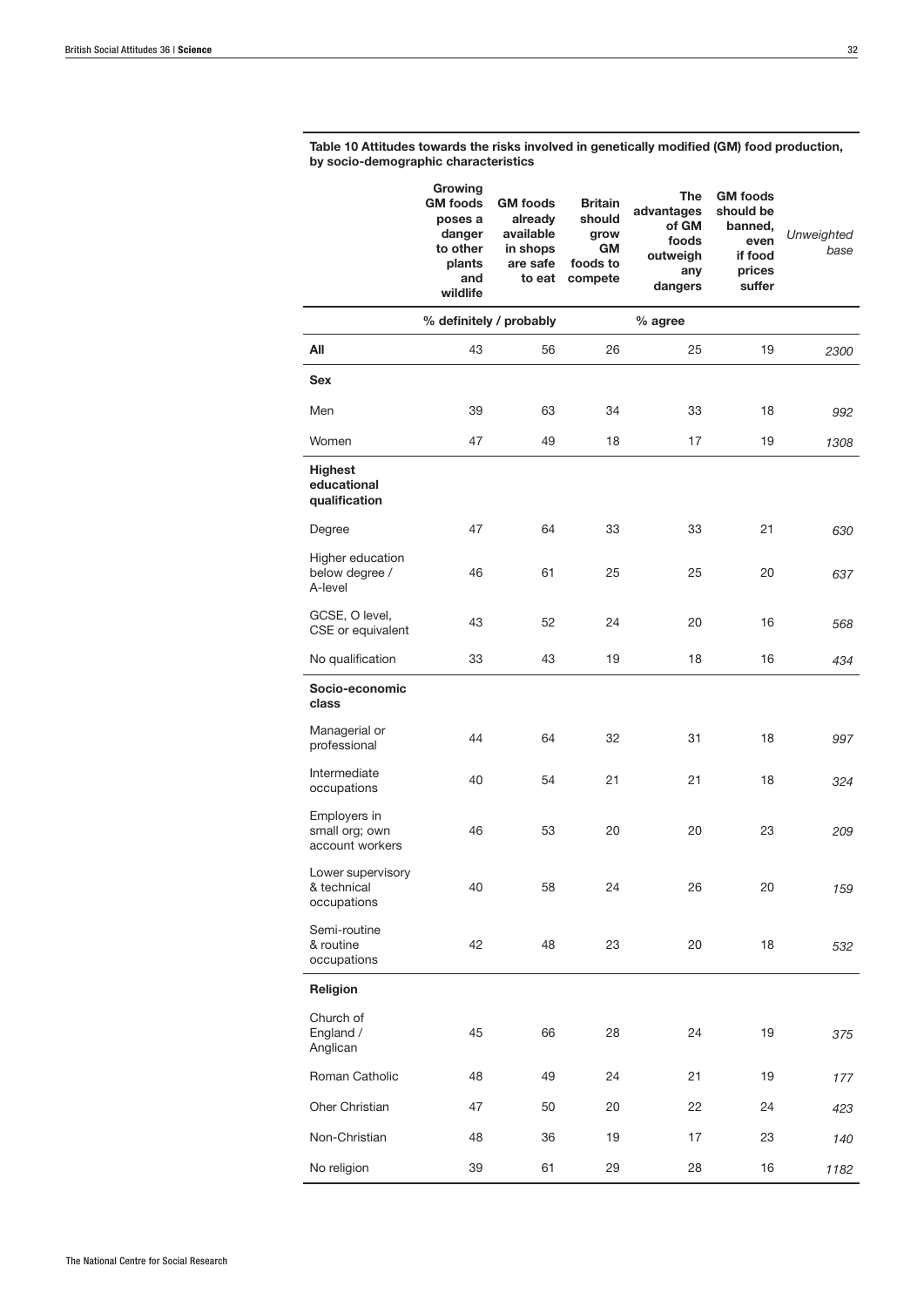# **Conclusions**

Public support for, and trust in, science and scientists have long been seen as essential for the smooth functioning of a technologicallyadvanced society. We inhabit a socio-technical ecosystem which requires citizen confidence that scientists are competent and working for the public good (Barber, 1990). More instrumentally, of course, declining trust in science may threaten public consent and financial support for both fundamental and applied research programmes, without which the grand challenges we face simply cannot be solved.

Analysis presented in this chapter has shown that levels of confidence in science are generally high. Most people perceive modern science as a force for good, seeing it as improving their lives, and being both interesting and relevant on a day-to-day basis. We find little support here for the idea of a crisis of public trust in science or scientists, indeed there is some evidence that as we become a more scientifically and technologically complex society, so our trust in science and technology is growing.

Higher levels of education, scientific knowledge and occupational status are indeed associated with more positive views of science in both abstract and concrete terms. But these differences are not substantial, and there is little evidence of a disenfranchised population turning against the institutions of science, or of US style 'culture wars'.

Views about the relative importance placed upon science, feelings and faith in modern society are mixed, with around a third of respondents respectively agreeing and disagreeing that "we believe too often in science and not enough in feelings and faith", with a final third unable to say. Clearly, the public takes the view that science is not the only body of knowledge or way of knowing the world, and that other things, like faith and feelings also matter. The importance of faith in particular is evident in our attitudes to more controversial, and ethically complex technologies, such as pre-birth testing, and the use of embryonic stem cells, both of which have majority support, but are viewed far more negatively by Roman Catholics, and adherents of non-Christian faiths.

So, while trust in some key social institutions has declined, support for science has strengthened, and strengthened from a high base. This should not lead us to conclude that more cannot be done to better engage and involve the public in the specification, development, and conduct of scientific research programmes. And, indeed, our evidence reveals a small but significant minority of the public with low levels of trust and confidence in science and its governance that should lend further caution against complacency. Nonetheless, the scientific community, rather than fearing a crisis of trust, has every reason to be confident in an engaged public, open to and supportive of science and technology's role now and in the future.

Most people perceive modern science as a force for good, seeing it as improving their lives, and being both interesting and relevant on a day-today basis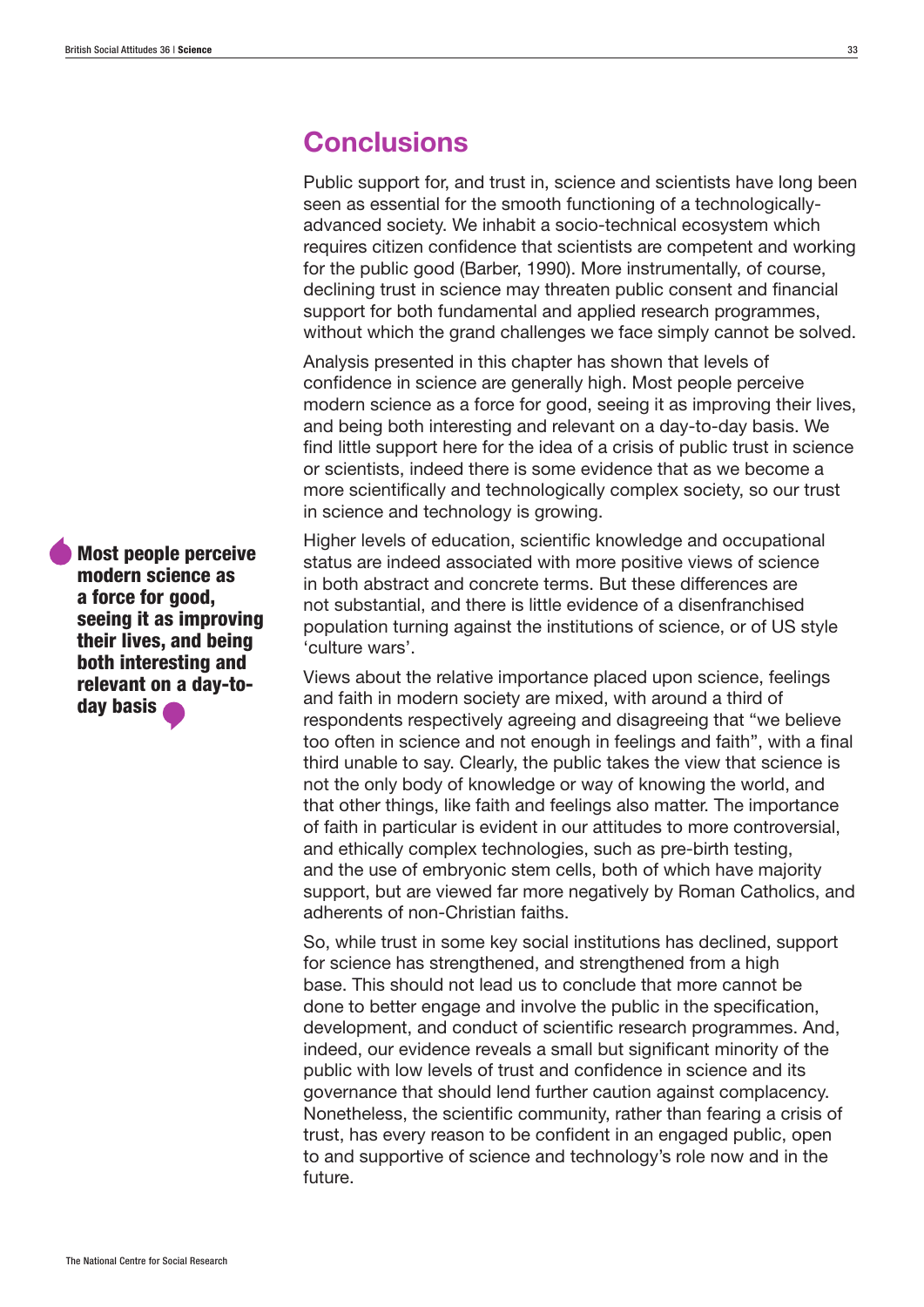## Acknowledgements

The National Centre for Social Research is grateful to Wellcome for their financial support which enabled us to ask the questions reported in this chapter. The views expressed are those of the authors alone.

## **References**

Allum, N., Sturgis, P., Tabourazi, D., Brunton-Smith, I. (2008), 'Science knowledge and attitudes across cultures: a meta-analysis', *Public Understanding of Science*, **17(1)**: 35-54

Besley, J. (2013) 'The State of Public Opinion Research on Attitudes and Understanding of Science and Technology', *Bulletin of Science, Technology and Society*, **33(1-2)**: 12-20

Bovens, M. and Wille. A. (2017), *Diploma Democracy: The Rise of Political Meritocracy*, Oxford: Oxford University Press.

Entradas, M. (2015) 'Science and the public: The public understanding of science and its measurements', *Portuguese Journal of Social Science*, **14(1)**: 71: 85

Food Standards Agency (2019), *Food and You Wave 5*, London: Food Standards Agency, available at: https://www.food.gov.uk/research/ food-and-you/food-and-you-wave-five

Gauchat, G. (2014), 'Politicization of science in the public sphere: A study of public trust in the United States, 1974 to 2010' *American Sociological Review*, **77(2)**: 167-187

Gove, M. (2016), *Interview with Faisal Islam on Sky News* (3 June 2016), available at: https://www.youtube.com/ watch?v=GGgiGtJk7MA

Guterres, A. (2018) *UN Secretary General, Speech to the General Assembly 25th September 2018*, available at: https://www.un.org/sg/ en/content/sg/speeches/2018-09-25/address-73rd-general-assembly

House of Commons Science and Technology Committee (2015) *Advanced genetic techniques for crop improvement: regulation, risk and precaution*. London: The Stationary Office, available at: https://publications.parliament.uk/pa/cm201415/cmselect/ cmsctech/328/328.pdf

Lee, L. and Young, P. (2013), 'Politics: A disengaged Britain? Political interest and participation over 30 years' in Park, A., Bryson, C., Clery, E., Curtice, J. and Phillips, M. (eds.) (2013), *British Social Attitudes: The 30th Report*, London: The National Centre for Social Research, available at: http://www.bsa.natcen.ac.uk/media/38455/bsa30\_ politics\_final.pdf

Leibrecht, M. and Pitlik, H. (2018), *Is Trust in Companies Rooted in Social Trust, or Regulatory Quality, or Both?*, Henley Business School, University of Reading, available at: https://assets.henley.ac.uk/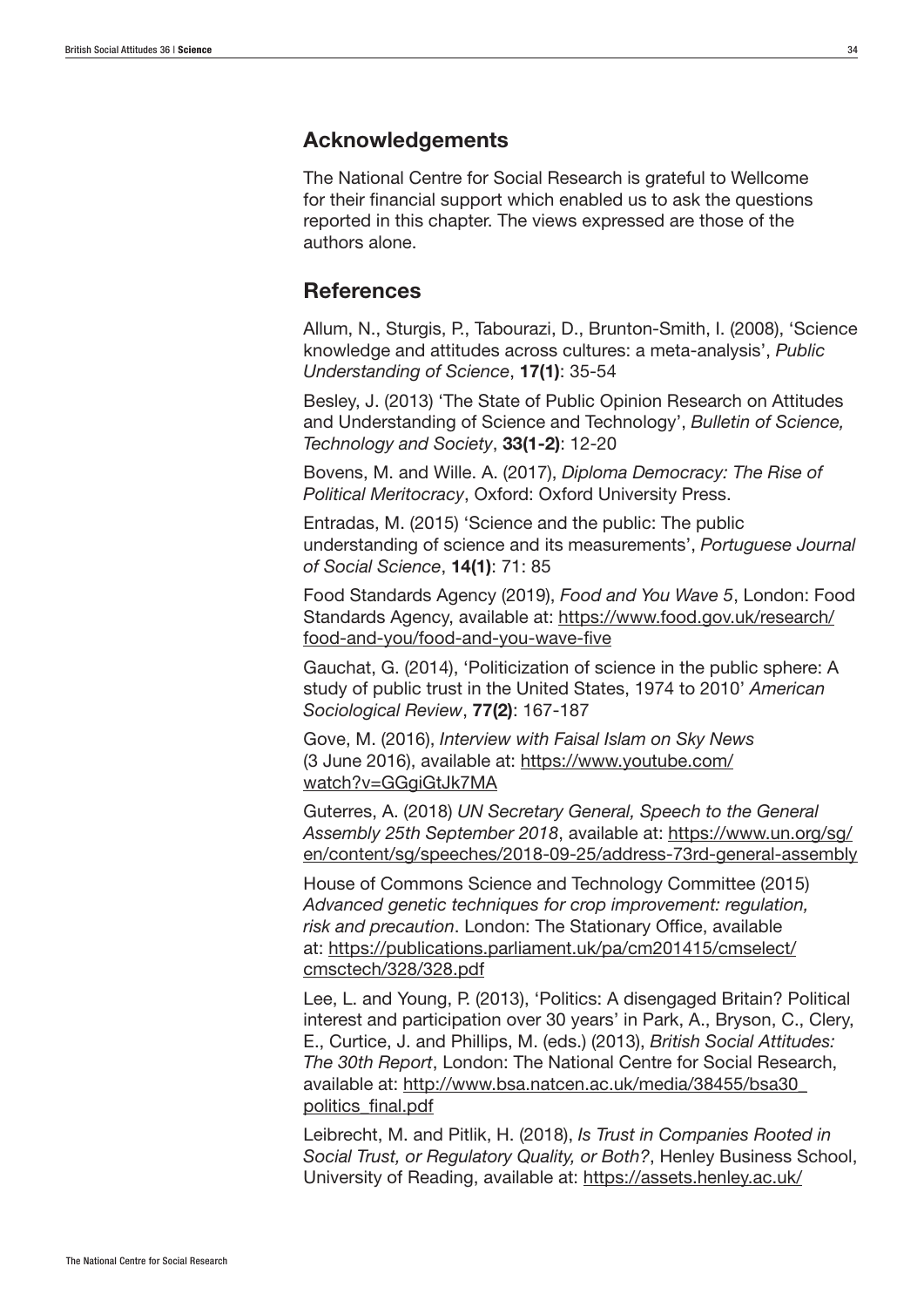defaultUploads/PDFs/research/papers-publications/JHD-2018-03- Leibrecht-and-Pitlik.pdf?mtime=20180702113405

Nichols, T. (2017) *The Death of Expertise: The Campaign Against Established Knowledge and Why it Matters*, Oxford University Press

Norris, P. (2011), *Democratic Deficit: Critical Citizens Revisited*, Cambridge: Cambridge University Press.

Nowotny, H. (2016), *The Cunning of Uncertainty*, Oxford: Polity Press

Nuffield Council on Bioethics (2012), *Emerging biotechnologies: technology, choice and the public good*, London: Nuffield Council on Bioethics, available at: http://nuffieldbioethics.org/wp-content/ uploads/2014/07/Emerging\_biotechnologies\_full\_report\_web\_0.pdf

Sturgis, P. and Allum, N. (2004) 'Science in Society: Re-evaluating the Deficit Model of Public Understanding', *Public Understanding of Science*, **13(1)**: 55-75

Sturgis, P., Roberts, C. and Smith, P. (2012), 'Middle Alternatives Revisited: How neither/nor response acts as a way of saying 'I don't know'', *Sociological Methods and Research*, **43(1)**: 15-38

Van Erckel, P. and Van der Meer, T. W. G. (2015), 'Macroeconomic performance, political trust, and the great recession: A multilevel analysis of the effects of within-country fluctuations in macroeconomic performance on political trust in 15 EU countries, 1999– 2011'. *European Journal of Political Research*, **55(1)**: 177–197

Wellcome Trust (2009), *Wellcome Trust Monitor Survey Report: Tracking Public Views on Medical Research*, Wellcome Trust, available at: https://wellcome.ac.uk/sites/default/files/monitor-wave1 wellcome-sep09.pdf

Wellcome Trust (2013), *Wellcome Trust Monitor: Wave 2, Tracking public views on science, biomedical research and science education*, Wellcome Trust, available at: https://wellcome.ac.uk/sites/default/ files/monitor-wave2-full-wellcome-may13.pdf

Wellcome Trust (2016), *Wellcome Trust Monitor Report: Wave 3 – Tracking public views on science and biomedical research*, Wellcome Trust, available at: https://wellcome.ac.uk/sites/default/files/monitorwave3-full-wellcome-apr16.pdf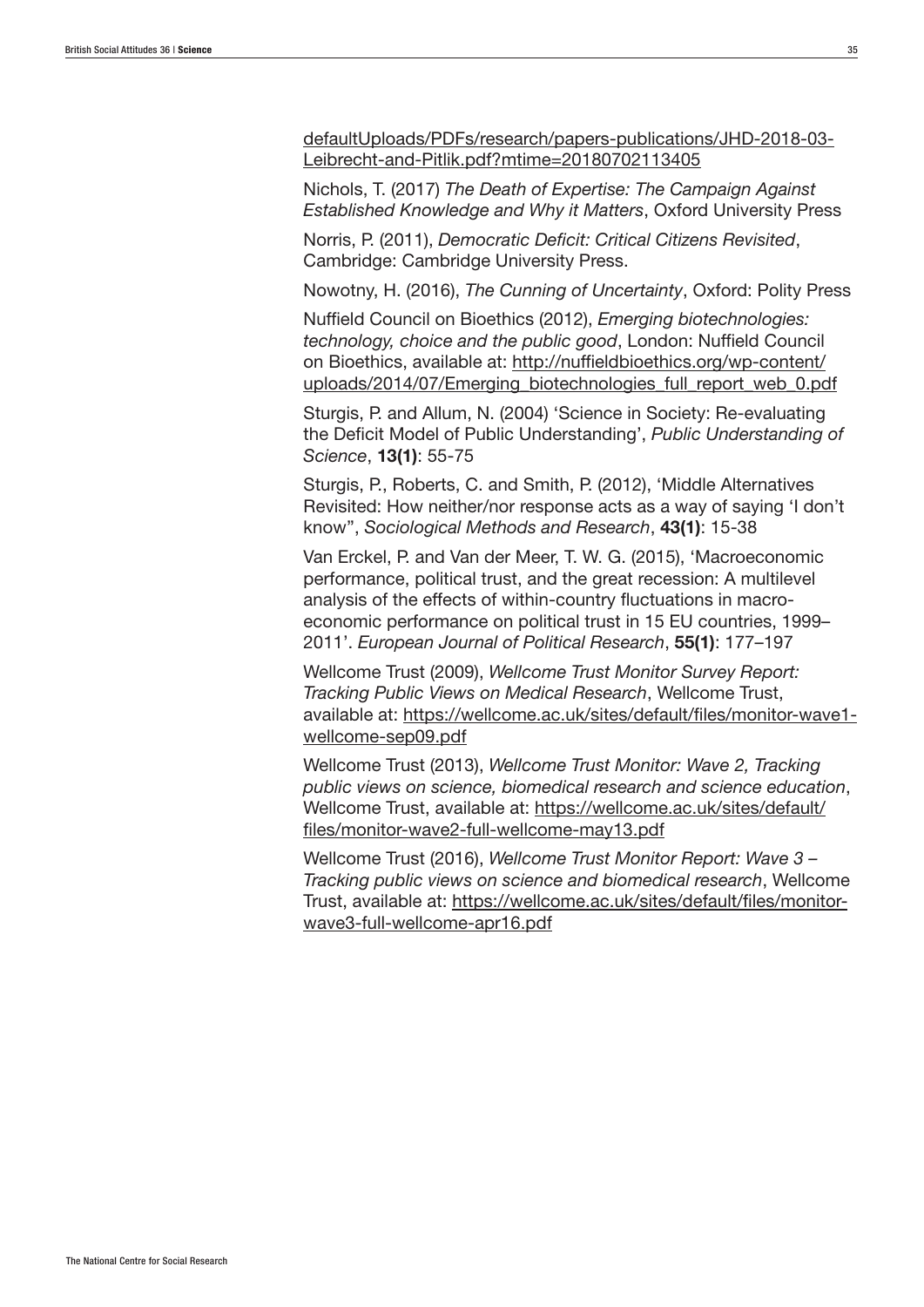## Appendix

The data on which Figure 1 is based are shown below.

#### Table A.1 Modern science does more harm than good, 1993-2018

|                 | 1993 | 1995 | 1998 | 2000 | 2008 | 2010 | 2018 |
|-----------------|------|------|------|------|------|------|------|
|                 | %    | %    | %    | %    | $\%$ | $\%$ | %    |
| Agree           | 24   | 17   | 20   | 21   | 16   | 19   | 11   |
| <b>Disagree</b> | 46   | 46   | 44   | 47   | 51   | 50   | 55   |
| Unweighted base | 1261 | 1054 | 1684 | 1963 | 1986 | 928  | 2300 |

#### The data on which Figure 2 is based are shown below.

#### Table A.2 Belief that scientific research into people's health mostly benefits those who are better off, by age

|                 |     |      | 18-24 25-34 35-44 45-54 |      |     | 55-59 60-64 | 65+ |
|-----------------|-----|------|-------------------------|------|-----|-------------|-----|
|                 | ℅   | $\%$ | %                       | $\%$ | %   | %           | %   |
| Agree           | 27  | 21   | 23                      | 13   | 17  | 12          | 16  |
| Unweighted base | 167 | 384  | 456                     | 480  | 263 | 252         | 915 |

#### The data on which Figure 3 is based are shown below.

#### Table A.3 Trust in university and company scientists

|                                                                 | Scientists working in<br>colleges or universities | Scientists working for<br>companies |
|-----------------------------------------------------------------|---------------------------------------------------|-------------------------------------|
| % trust 'a lot' or 'some'                                       |                                                   |                                     |
| To do their work with the intention of<br>benefiting the public | 85                                                | 67                                  |
| To be open and honest about who is<br>paying for their work     | 71                                                | 58                                  |
| Unweighted base                                                 | 2921                                              | 2921                                |

#### The data on which Figure 4 is based are shown below.

#### Table A.4 We believe too often in science, not enough in feeling and faith, 1993-2018

|                 | 1993 | 1995 | 1998 | 2000 | 2010 | 2018 |
|-----------------|------|------|------|------|------|------|
|                 | %    | $\%$ | %    | $\%$ | %    | %    |
| Agree           | 46   | 40   | 44   | 48   | 30   | 27   |
| Disagree        | 19   | 16   | 19   | 18   | 35   | 33   |
| Unweighted base | 1261 | 1054 | 1684 | 1963 | 928  | 2300 |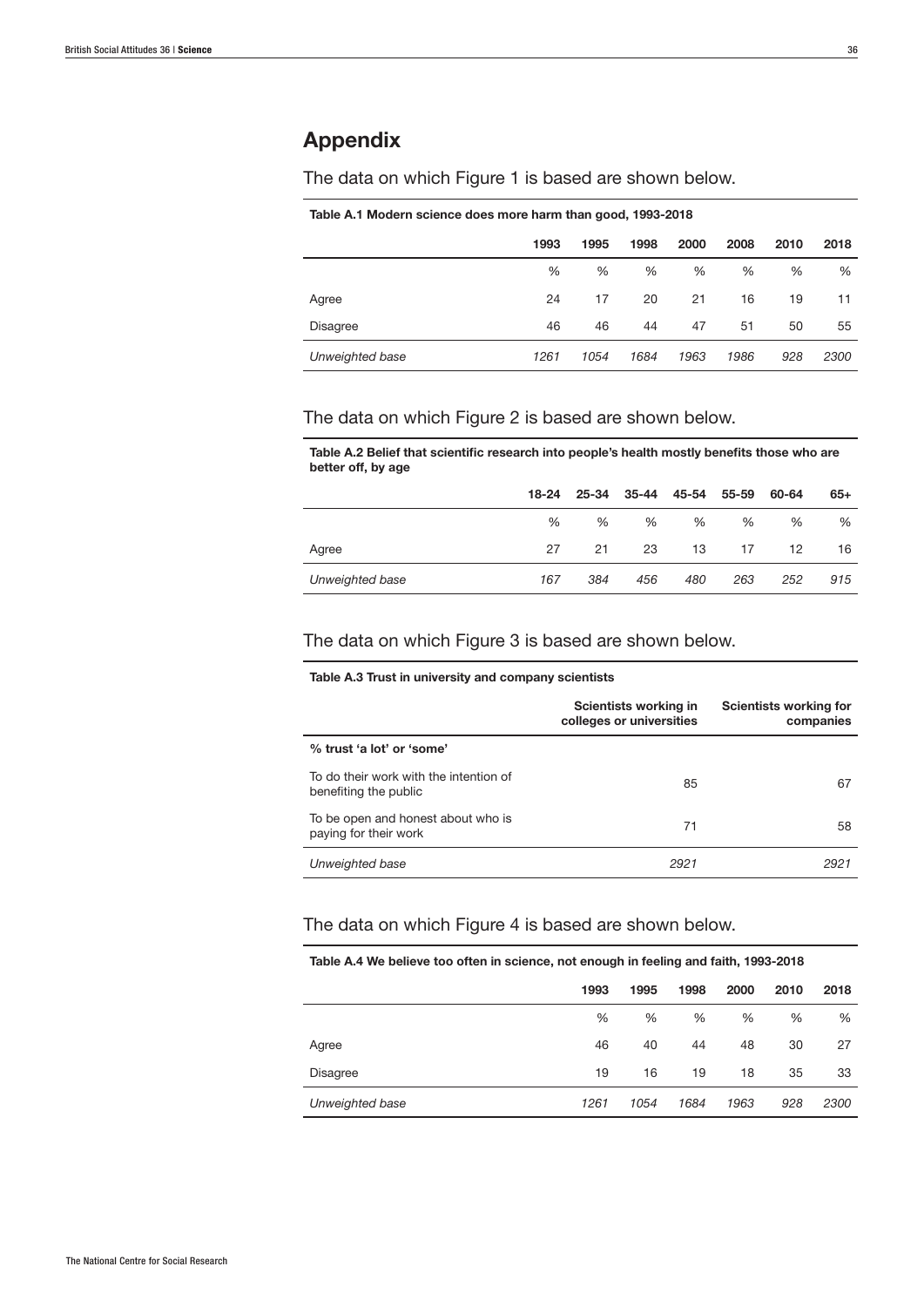## The data on which Figure 5 is based are shown below.

#### Table A.5 Agreement with parents' use of genetic testing, by religion

| % agree with use of genetic testing to<br>decide whether or not to have a child that<br>has | a serious<br>mental<br>disability | a serious<br>physical<br>disability | <b>Unweighted</b><br>base |
|---------------------------------------------------------------------------------------------|-----------------------------------|-------------------------------------|---------------------------|
| No religion                                                                                 | 74                                | 72                                  | 1469                      |
| Church of England / Anglican                                                                | 74                                | 71                                  | 448                       |
| Roman Catholic                                                                              | 50                                | 52                                  | 231                       |
| Other Christian                                                                             | 58                                | 58                                  | 553                       |
| Non-Christian                                                                               | 50                                | 55                                  | 208                       |

### The data on which Figure 6 is based are shown below.

| Table A.6 Attitudes towards genetically modified (GM) foods, 1999-2018 |      |      |      |      |
|------------------------------------------------------------------------|------|------|------|------|
|                                                                        | 1999 | 2003 | 2008 | 2018 |
|                                                                        | $\%$ | %    | $\%$ | $\%$ |
| Agree that Britain should grow GM<br>foods to compete                  | 10   | 15   | 19   | 26   |
| Agree the advantages outweigh the<br>dangers                           | 11   | 14   | 18   | 25   |
| Disagree GM foods should be<br>banned                                  | 20   | 26   | 30   | 37   |
| Unweighted base                                                        | 833  | 2649 | 1986 | 2300 |

#### The data on which Figure 7 is based are shown below.

#### Table A.7 Attitudes towards genetically modified (GM) foods, 1999-2018

|                                                                | 1999 | 2003 | 2018 |
|----------------------------------------------------------------|------|------|------|
| % say 'definitely' or 'probably'                               | $\%$ | $\%$ | %    |
| Growing GM food poses a danger to other<br>plants and wildlife | 73   | 55   | 43   |
| GM foods already available in the shops are<br>not safe to eat | 48   | 30   | 22   |
| Unweighted base                                                | 833  | 2649 | 2300 |